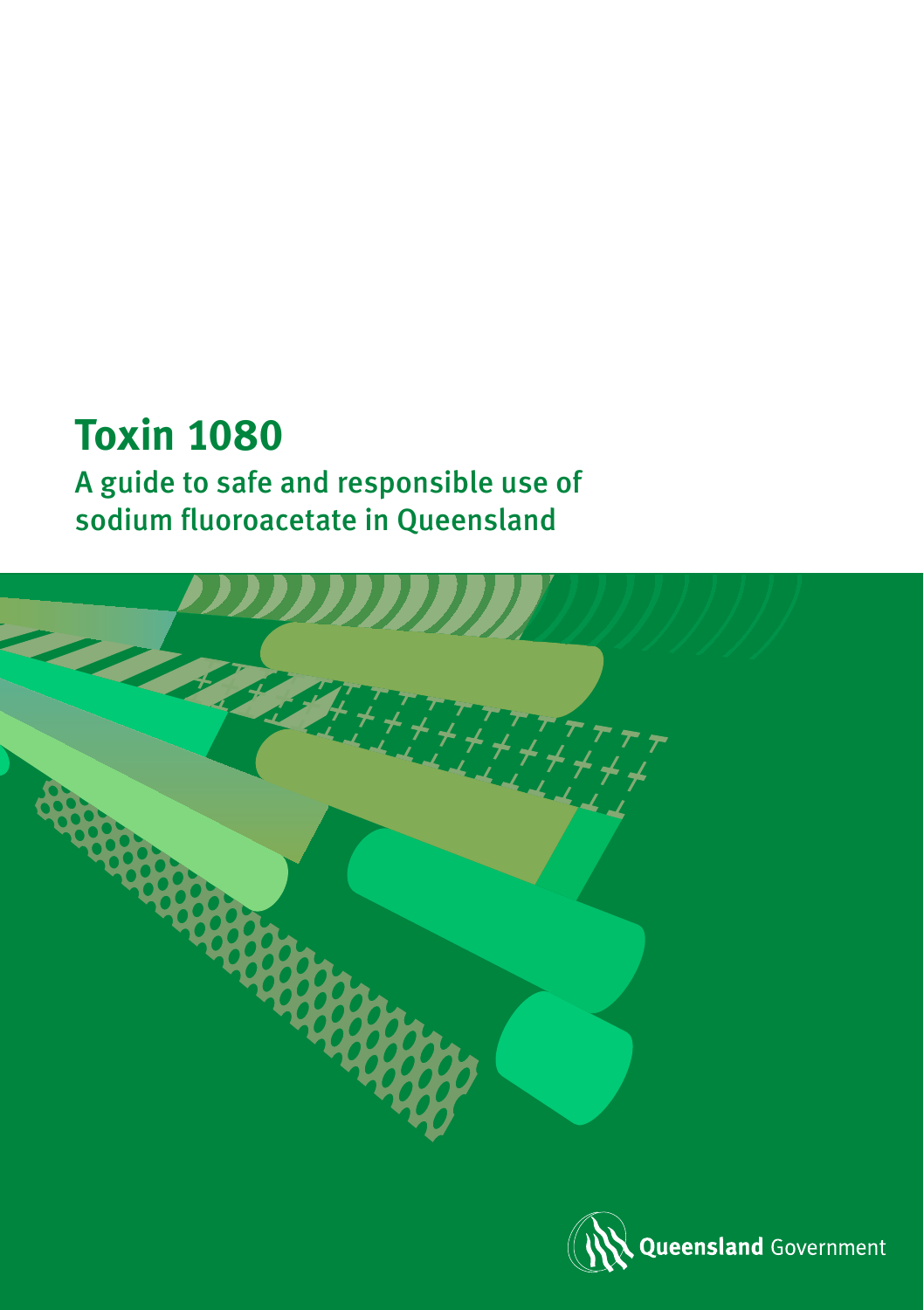PR09–4046

On 26 March 2009, the Department of Primary Industries and Fisheries was amalgamated with other government departments to form the Department of Employment, Economic Development and Innovation.

© The State of Queensland, Department of Employment, Economic Development and Innovation, 2009.

Except as permitted by the *Copyright Act 1968*, no part of the work may in any form or by any electronic, mechanical, photocopying, recording, or any other means be reproduced, stored in a retrieval system or be broadcast or transmitted without the prior written permission of the Department of Employment, Economic Development and Innovation. The information contained herein is subject to change without notice. The copyright owner shall not be liable for technical or other errors or omissions contained herein. The reader/user accepts all risks and responsibility for losses, damages, costs and other consequences resulting directly or indirectly from using this information.

Enquiries about reproduction, including downloading or printing the web version, should be directed to [ipcu@dpi.qld.gov.au](mailto:ipcu@dpi.qld.gov.au) or telephone +61 7 3225 1398.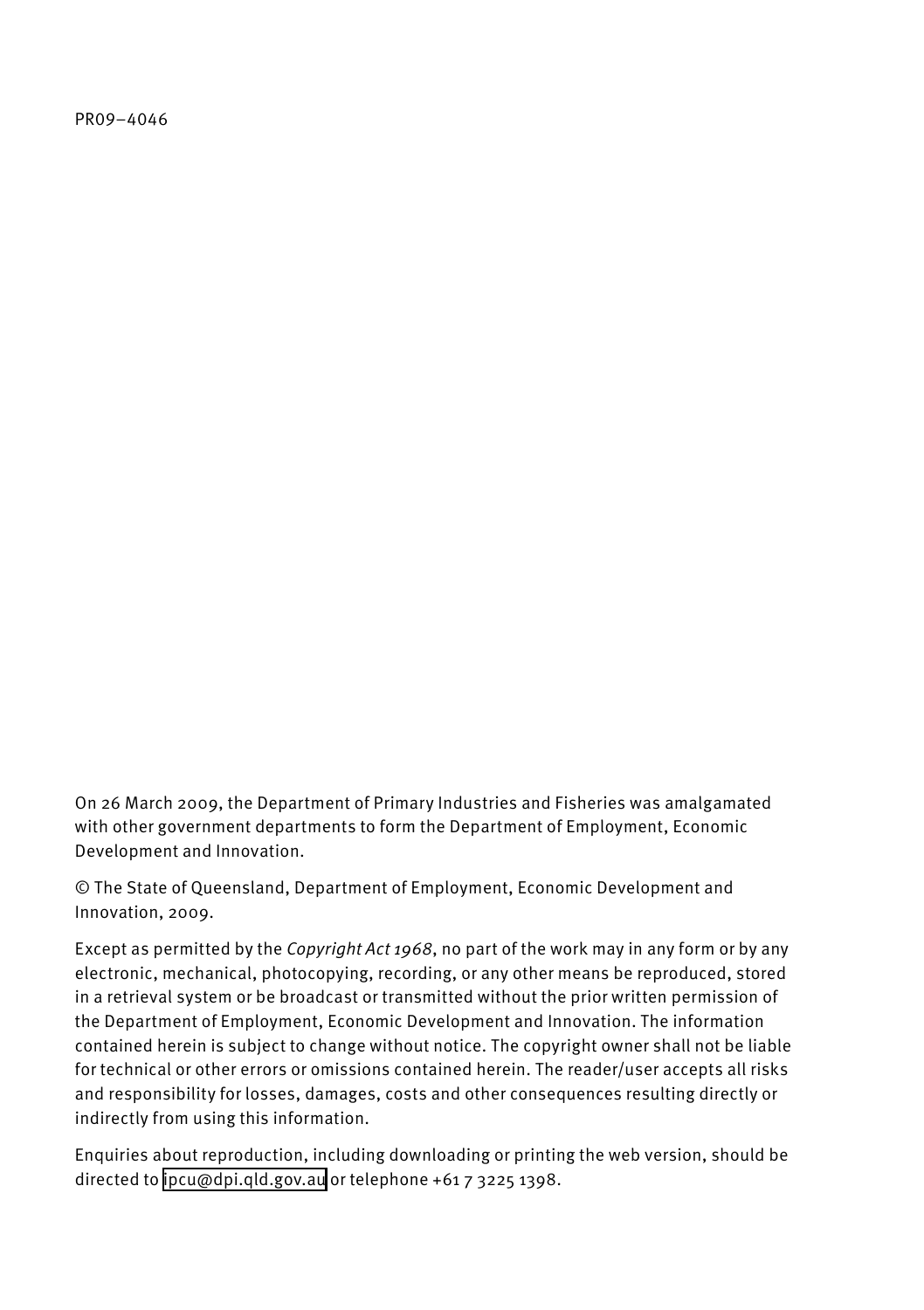# **Contents**

| Introduction                                                                        | $\mathbf{1}$ |
|-------------------------------------------------------------------------------------|--------------|
| Step 1: Apply to use 1080 baits                                                     | 3            |
| Step 2: Ensure personal safety                                                      | 4            |
| Step 3: Ensure community safety                                                     | 7            |
| Step 4: Protect working dogs and pets                                               | 12           |
| Step 5: Protect wildlife and the environment                                        | 13           |
| Step 6: Use efficient application and distribution methods                          | 14           |
| Appendix 1: Checklist for owners                                                    | 22           |
| Appendix 2: Property/land description record                                        | 24           |
| Appendix 3: Notification of proposed sodium fluoroacetate<br>(1080) baiting program | 25           |
| Appendix 4: Agreement to proposed declared pest animal baiting program              | 27           |
| Appendix 5: Record of notifications and agreements                                  | 28           |
| Appendix 6: Authority to sign                                                       | 30           |
| Glossary                                                                            | 32           |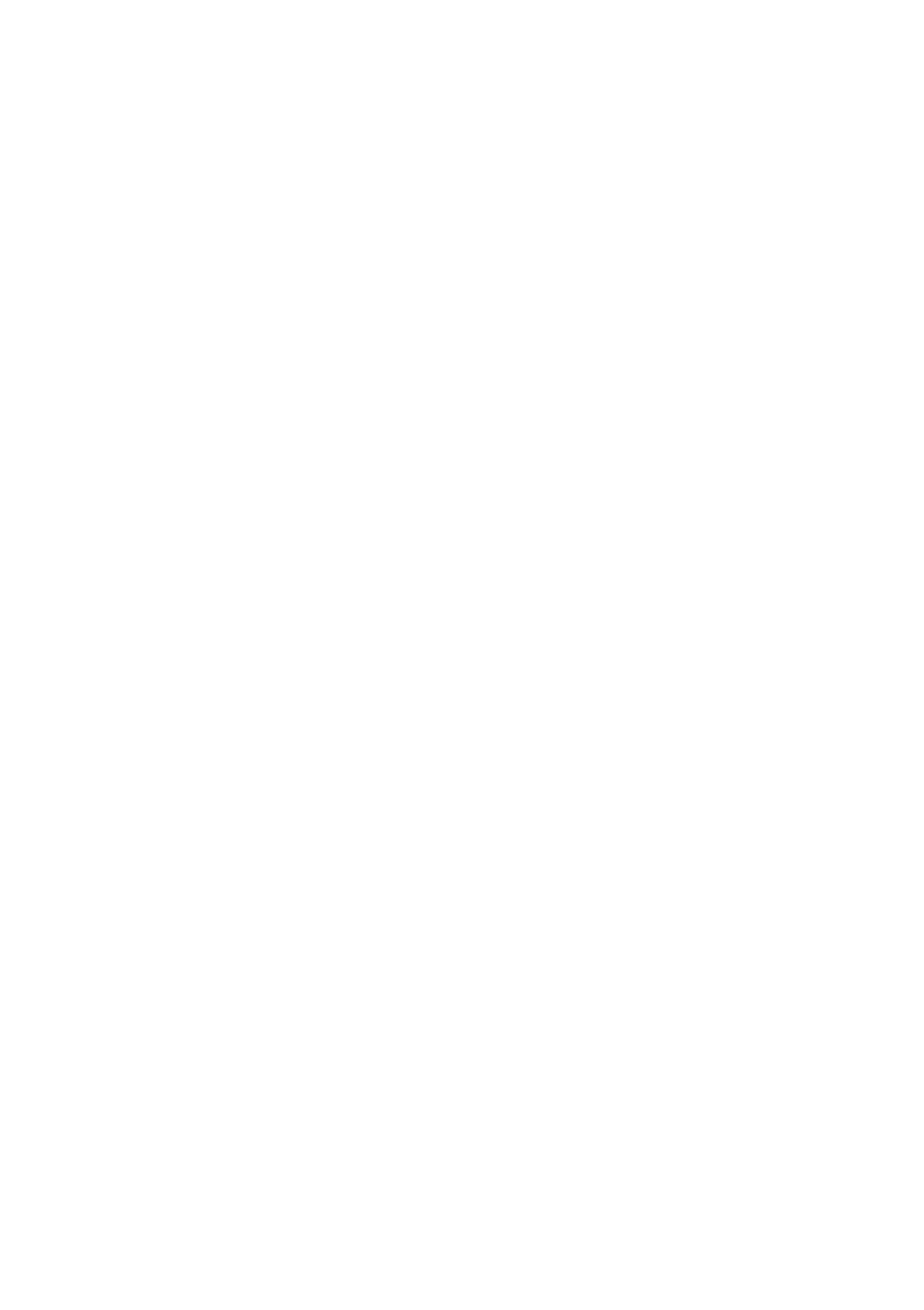# <span id="page-4-0"></span>**Introduction**

Sodium fluoroacetate (1080) is a pesticide used to control declared pest animals—dingoes, wild dogs, foxes, rabbits, feral pigs and feral cats.

Toxin 1080 is the most efficient, humane and species-specific pesticide currently available for declared pest animal control in Australia. It is a white, odourless, powdery substance similar in appearance to flour. It is virtually tasteless and is colourless when dissolved in water (all stocks of 1080 powder and solution are coloured with a blue-black dye as a safety marker).

Toxin 1080 is water soluble and it does not cause a build up of toxic residues in soil, water or plants—it is broken down naturally by water and soil bacteria. The acid form of fluoroacetate is known to exist in 30 species of native Australian plants, including *Acacia georginae* (Georgina gidgee), *Gastrolobium* spp. (e.g. heart leaf poison bush) and *Oxylobium* spp. (e.g. box poison bush). Each of these species has been known to poison domestic livestock. Generally, native animal species are less susceptible to 1080 than introduced species.

It should be noted that 1080 is a highly toxic compound, which is subject to strict regulatory control administered by Queensland Health. The penalties for the misuse of 1080 are prescribed by the Health (Drugs and Poisons) Regulation 1996.

### Warning: **There is no known antidote for 1080 poisoning.**

Misuse of 1080 may also constitute an offence under the *Animal Care and Protection Act 2001* (administered by the Department of Employment, Economic Development and Innovation (DEEDI) and the RSPCA) and/or the *Nature Conservation Act 1992* (administered by the Department of Environment and Resource Management (DERM)).

Toxin 1080 is a **restricted chemical product**. Only approved DEEDI and local government officers who have undertaken practical and written examinations, and received approval from Queensland Health, are permitted to prepare and supply 1080 baits. These approved officers are known as 'Authorised Persons'. Toxin 1080 can only be supplied as prepared baits for the purpose of controlling declared pest animals—1080 concentrate **cannot be supplied directly to the public**.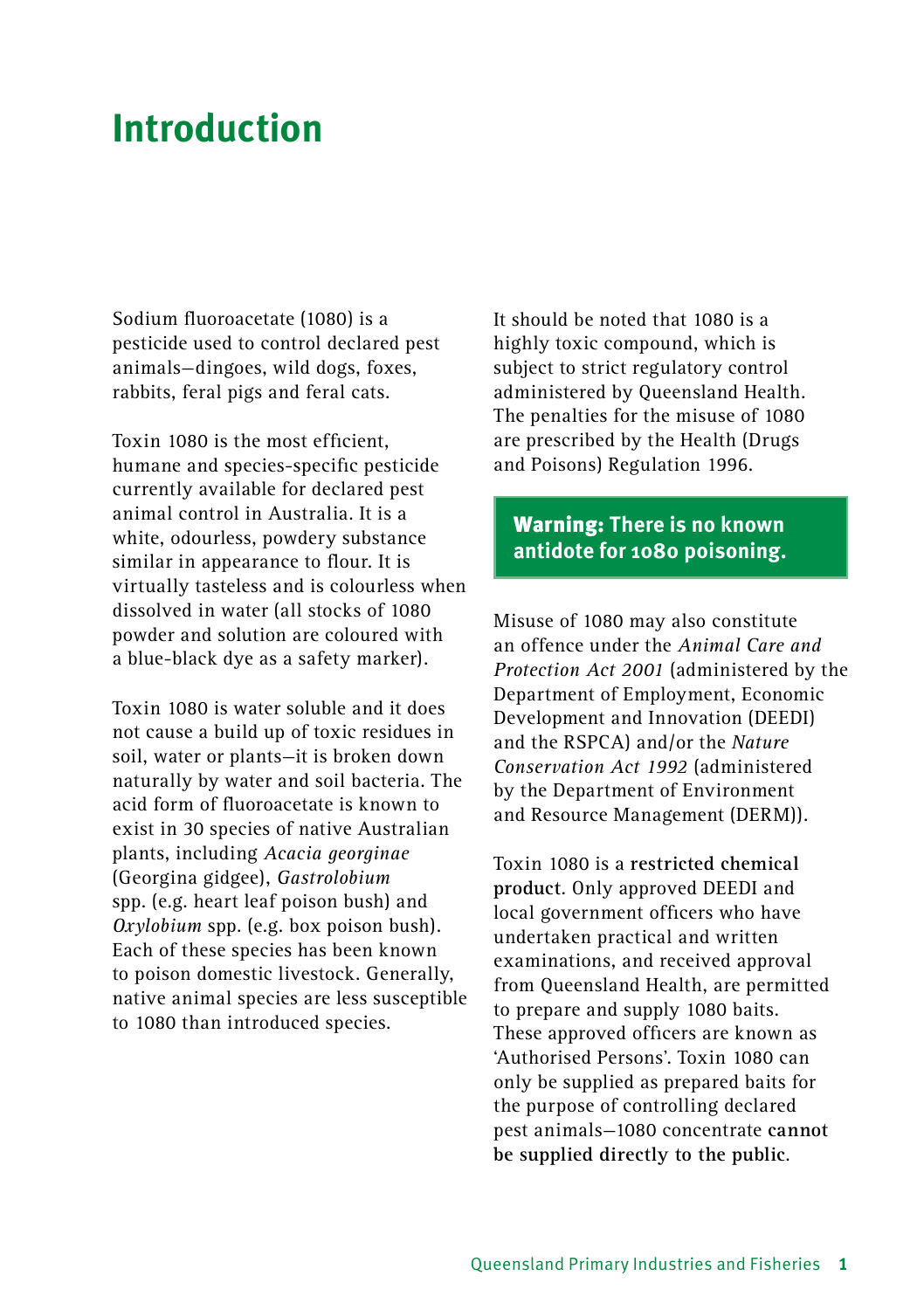This booklet provides information on how to implement the six steps to safe and responsible use of 1080 in Queensland:

- 1. Apply to use 1080 baits.
- 2. Ensure personal safety.
- 3. Ensure community safety.
- 4. Protect working dogs and pets.
- 5. Protect wildlife and the environment.
- 6. Use efficient application and distribution methods.

All people using 1080 in baiting programs for declared pest animals in Queensland **must abide by the instructions in this booklet** and any directions or conditions placed upon them by the relevant Authorised Persons. Toxin 1080 is not to be used for any purpose, or in any manner, contrary to the information in this booklet, unless authorised by the appropriate legislation.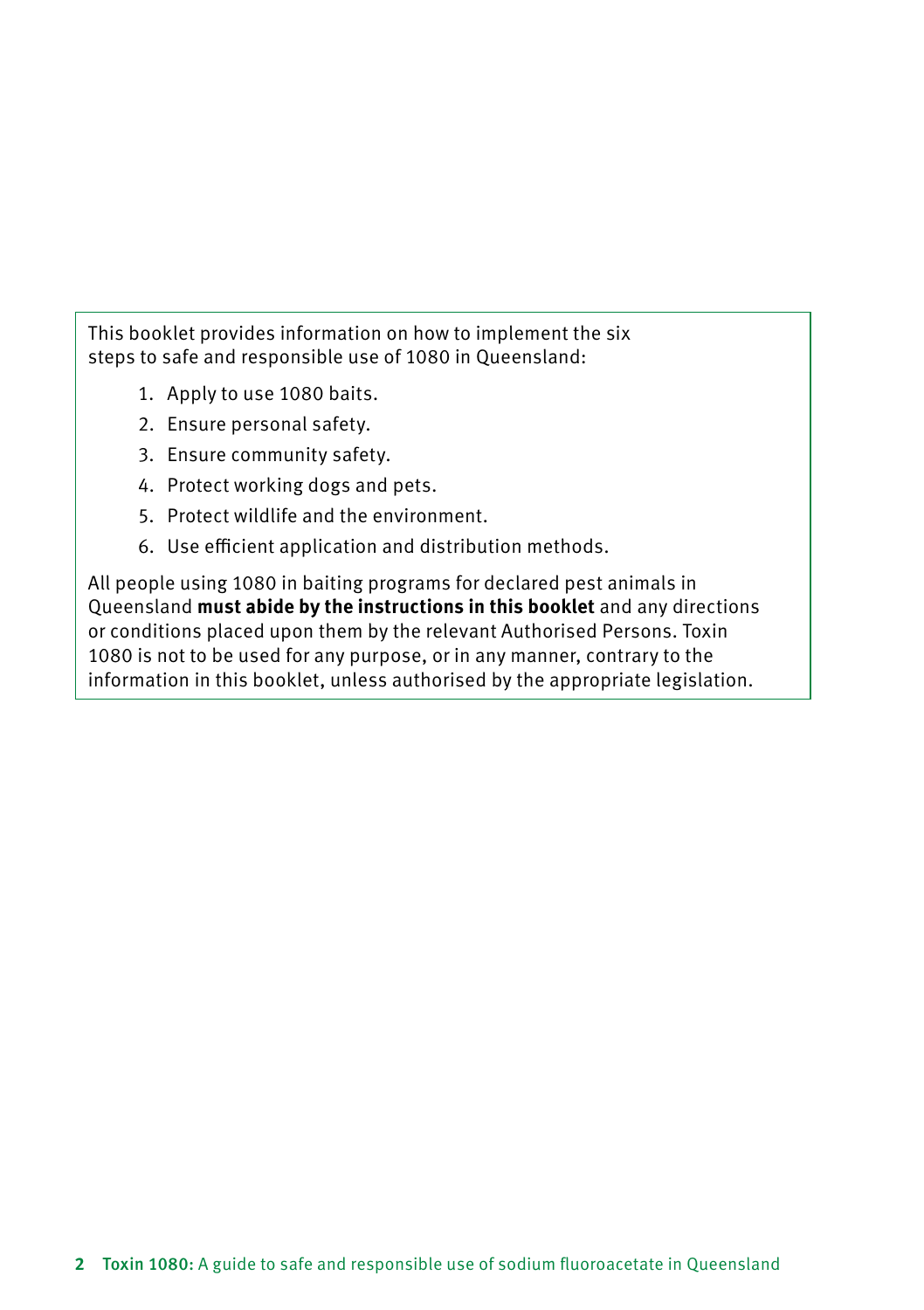# <span id="page-6-0"></span>**Step 1: Apply to use 1080 baits**

Toxin 1080 cannot be sold directly to the public. Authorised persons can only supply baits prepared with 1080 (not to exceed 0.03% fluoroacetic acid) to landowners for the control of declared pest animals. Owners may also purchase commercially manufactured baits from Authorised Persons.

Owners that want to participate in a baiting program must inform the local Authorised Person (your local council will be able to provide this information). The Authorised Person will require information about your property size and where you intend to place baits. If you are in a closely settled area, restrictions may apply and your local Authorised Person will inform you of any further requirements (see Step 3: Ensure community safety).

Owners must complete an 'Agreement for the provision of baits for the control of declared pest animals' (provided by the Authorised Person when the owner receives the baits). By signing the agreement, owners agree to comply with the requirements for use of the baits and indemnify the state or local government against any claims or losses. The agreement must be signed before the Authorised Person provides the owner/ approved agent with prepared baits. Failure to comply with any conditions or additional conditions in the agreement may result in the withdrawal of future bait preparation services.

### Authority to sign

If an owner elects an agent to collect baits on their behalf, an 'Authority to sign' form (Appendix 6) should be completed.

Working through the 'Checklist for owner's' (Appendix 1) will help you prepare for a baiting program and ensure your application meets the safe use requirements.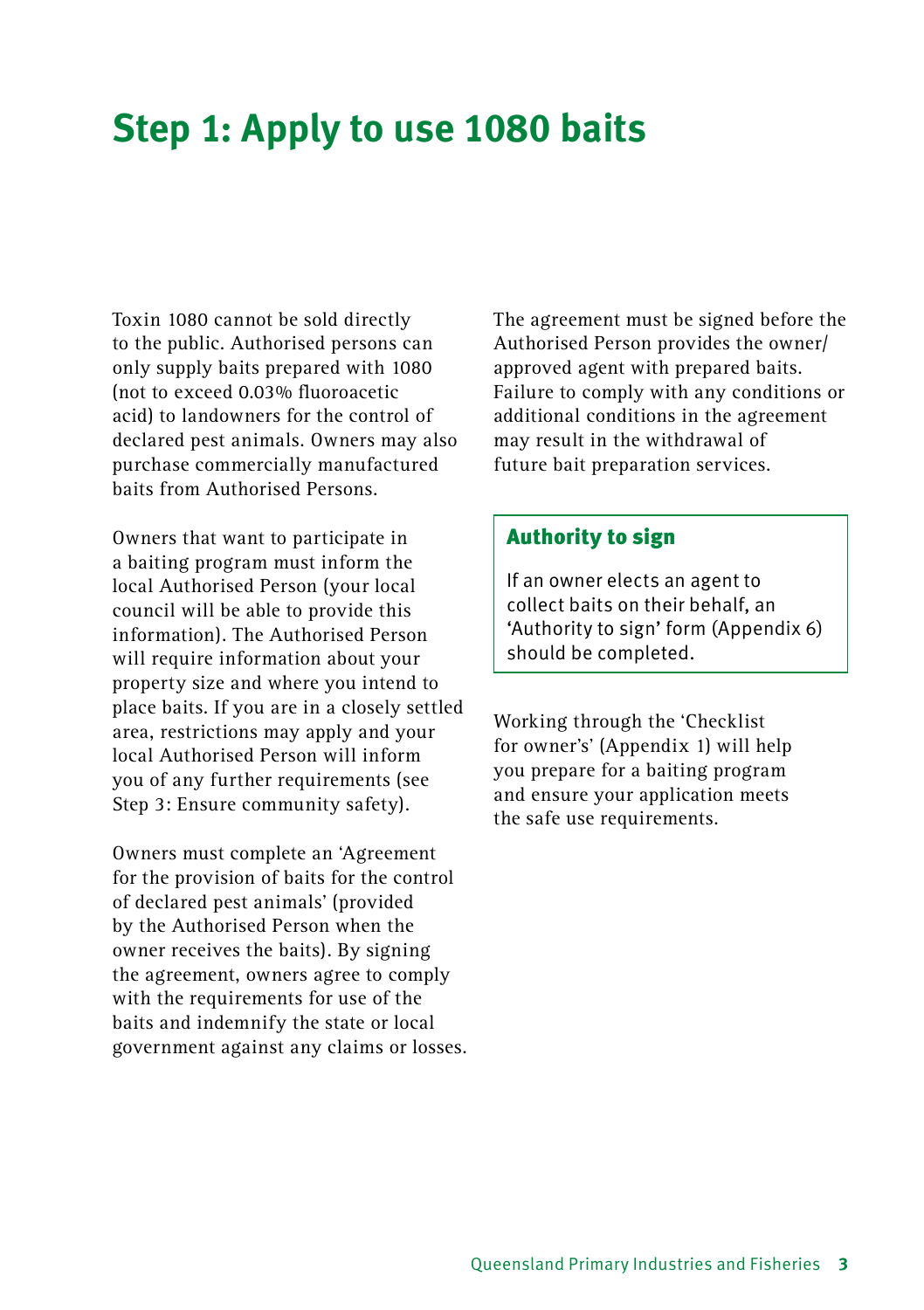# <span id="page-7-0"></span>**Step 2: Ensure personal safety**

## **Safety precautions**

Toxin 1080 concentrate is very dangerous and poisonous if swallowed. You must avoid contact with eyes and skin.

### Warning: **There is no known antidote for 1080 poisoning.**

When handling 1080 baits, the following safety precautions should be followed:

- Always wear appropriate personal protective equipment (e.g. overalls, elbow-length PVC gloves and rubber boots).
- • Keep children and animals away from baits.
- Don't place baits near food or drink items.
- • Lay the baits as soon as possible—don't do other jobs beforehand.
- Once the baits are laid, wash containers thoroughly with soap and water, discard the solution and wash it into the soil. Any plastic containers or bags should be buried in a deep pit (ensure the pit is deep enough so other animals, particularly domestic dogs, are unlikely to retrieve the containers).
- • Check that the solution has not leaked onto the back of the vehicle. Wash the vehicle thoroughly if a leak has occurred.
- Dispose of all unused baits by burning or burying in a deep pit (ensure the pit is deep enough so other animals, particularly domestic dogs, are unlikely to retrieve baits).
- Before eating, drinking or smoking, wash arms and face thoroughly with soap and water.
- After laying the baits, wash personal protective equipment and clothing thoroughly.
- At the completion of the job, bathe thoroughly and change into clean clothing.

### **Storage**

Only authorised personnel should have access to baits (authorised personnel include people who have signed an agreement for provision of baits, or employees operating under their instruction). Baits must be transported and stored in such a way that unauthorised personnel cannot gain access to them.

Do not allow baits to be accessible to children, livestock or domestic pets.

Baits must be kept in the container bearing the label, as supplied by the manufacturer.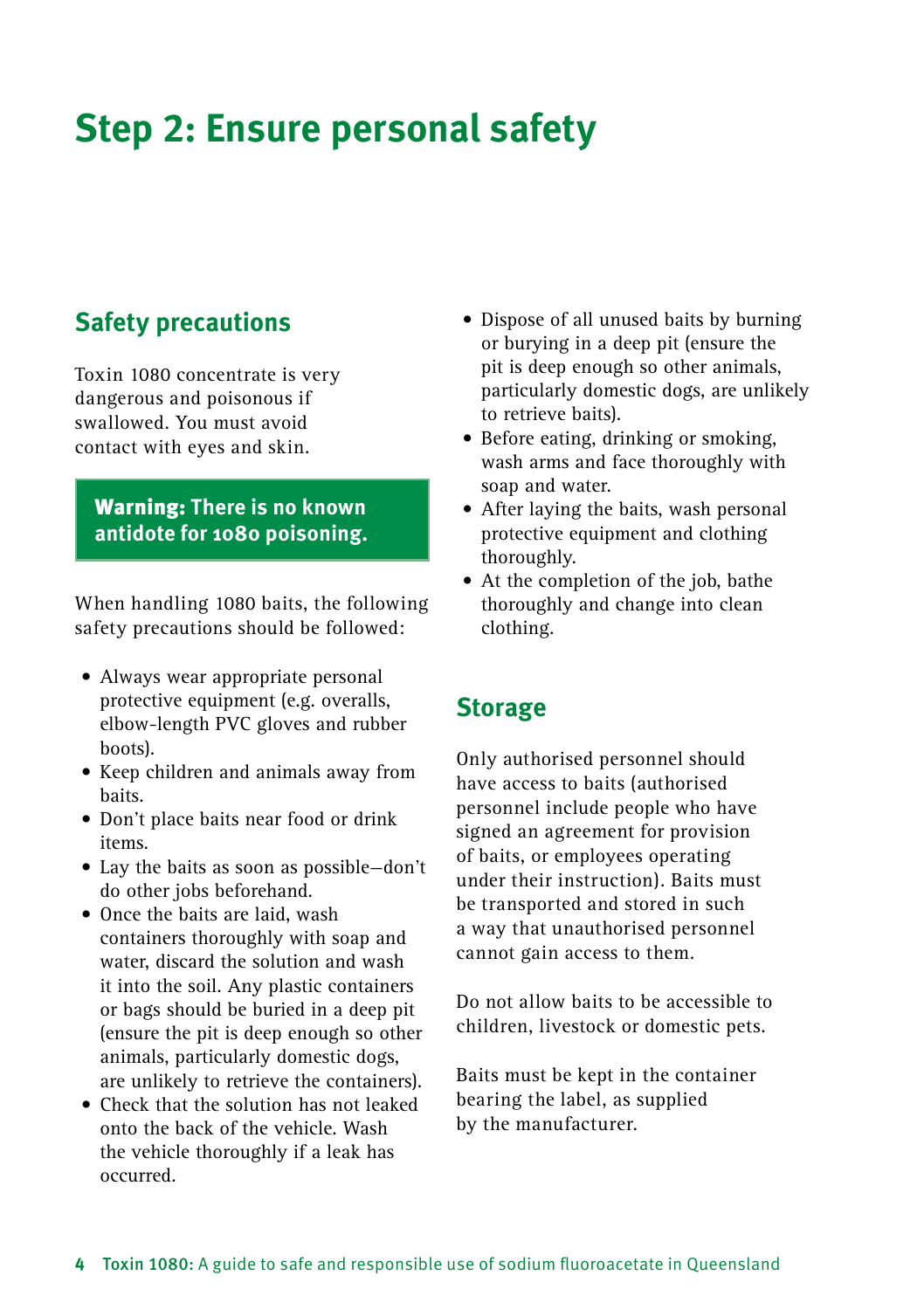Do not allow baits to contaminate foodstuff or feed for human or nontarget animal consumption.

Containers that have held product are not to be used for any other purpose and must be disposed of by burying in a deep pit (see 'Safety precautions' on previous page).

**Users must not store baits after a baiting campaign is complete—all unused baits must be burned or buried in a deep pit (see 'Safety precautions' on previous page).**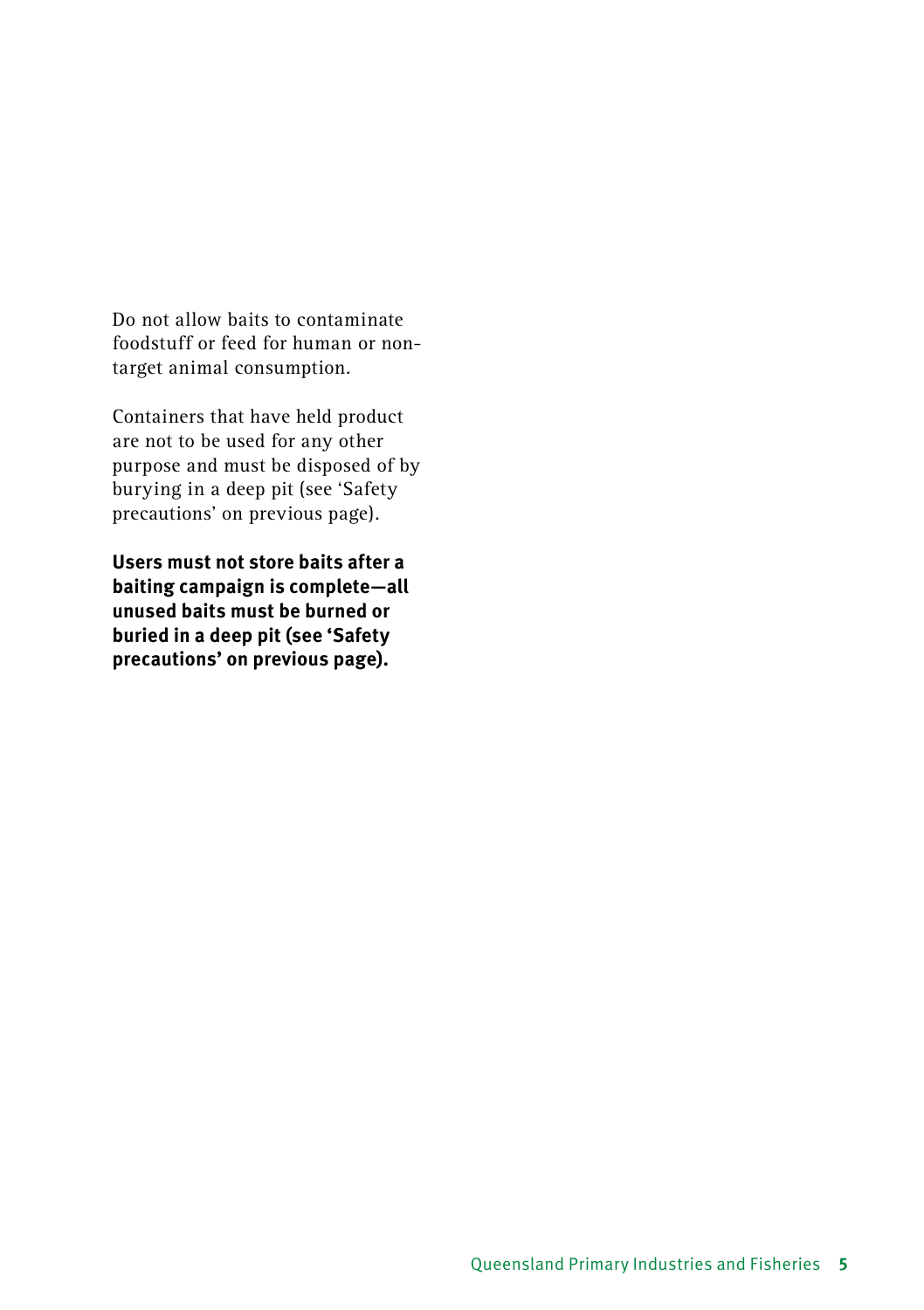### First aid

If poisoning occurs, contact the Queensland Poisons Information Centre immediately on 13 11 26 (poisoning advice is available Australia-wide, 24 hours a day, 7 days a week) or seek immediate medical attention.

Remove the affected person from the contaminated area (take precautions to avoid exposure to the toxin).

If the patient has collapsed or is not breathing, **ring 000 for an ambulance immediately**.

If the patient has collapsed, but is still breathing, put them in the recovery position.

If the patient is not breathing or their heart has stopped, apply CPR—ensure no evidence of the poison or vomit is present around the mouth (clean the area with a damp cloth). Assess the situation carefully to avoid ingesting the poison.

If skin contact occurs, remove contaminated clothing, flood skin with running water and then wash with soap and water.

If the toxin comes in contact with eyes, hold eyes open and irrigate the eye with a continuous stream of water for at least 15 minutes.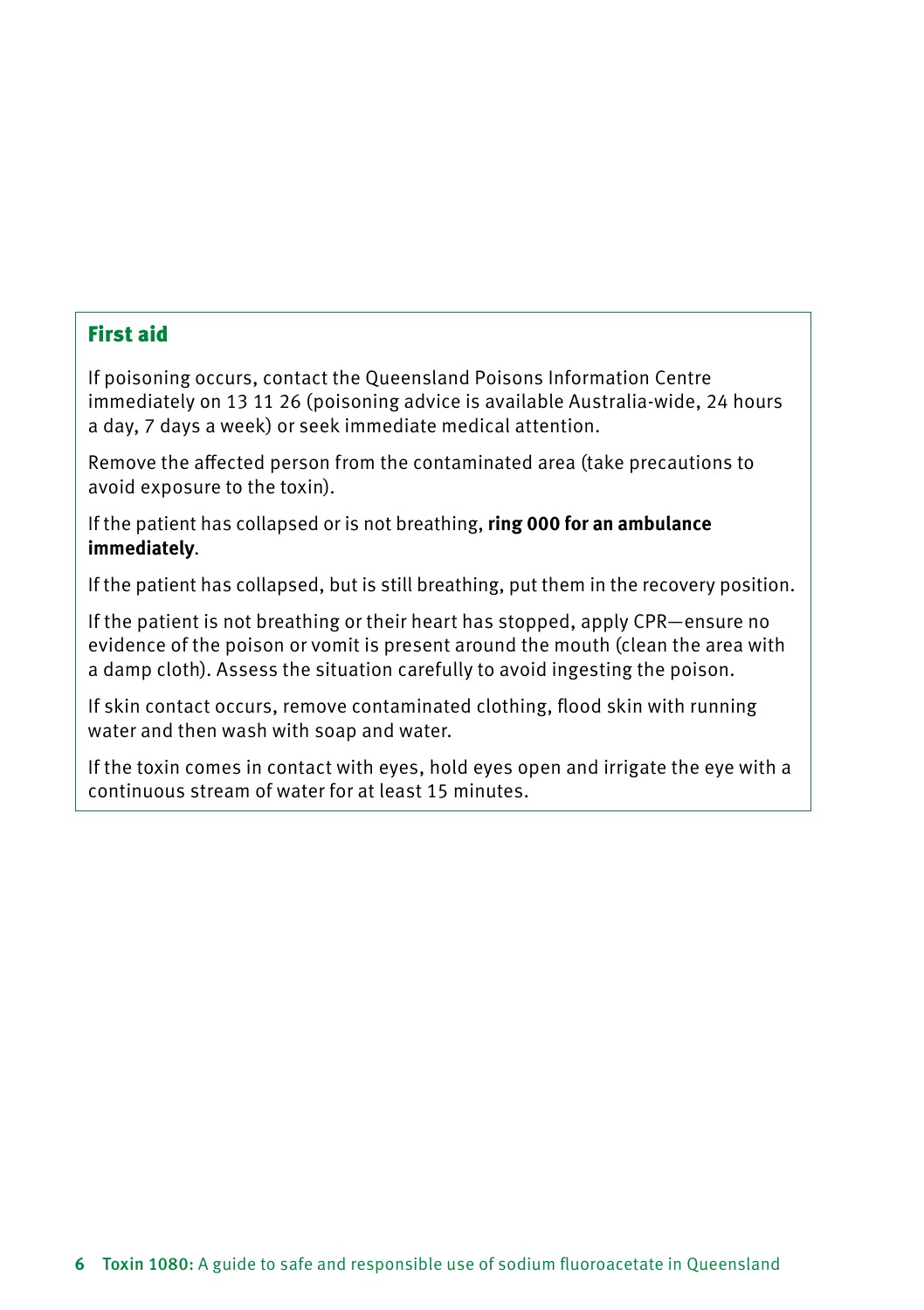# <span id="page-10-0"></span>**Step 3: Ensure community safety**

### **Distance requirements and exclusion zones**

Owners must follow eight rules regarding the placement of 1080 baits:

- 1. Baits are to be laid on the land described in the agreement for provision of baits only.
- 2. No baits are to be laid on any stock route or reserve for travelling stock without local government approval.
- 3. No baits are to be laid within 5 m of a fenced boundary.
- 4. No baits are to be laid within 50 m of the centre line of a declared road.
- 5. No baits are to be laid within 20 m of permanent or flowing water bodies.
- 6. Owners may only lay baits within 1 km of any habitation (habitation includes schools, dwellings and public facilities, but does not include the dwelling of the person laying the baits) if they first seek **written agreement** from all habitation occupiers within 1 km of the bait site. At least 80 per cent agreement must be gained before baiting can proceed. The Authorised Person may increase this to 100 per cent written agreement if required as a further risk mitigation measure.
- 7. Owners may only lay baits within 2 km of any habitation (habitation includes schools, dwellings and public facilities, but does not include the dwelling of the person laying the baits) after they provide **written notification** to all habitation occupiers within 2 km of the bait site.
- 8. No baits are to be laid within 5 km of a town without land protection officer approval.

### **Rules for closely settled areas**

A closely settled area is defined as 'an area where there are 20 or more inhabited dwellings or public facilities that are occupied within a 2 km radius'.

To facilitate baiting in closely settled areas, owners must seek permission from the local Authorised Person.

Owners wishing to bait must demonstrate to the Authorised Person that they have a genuine need for baiting and have complied with the neighbour notification guidelines.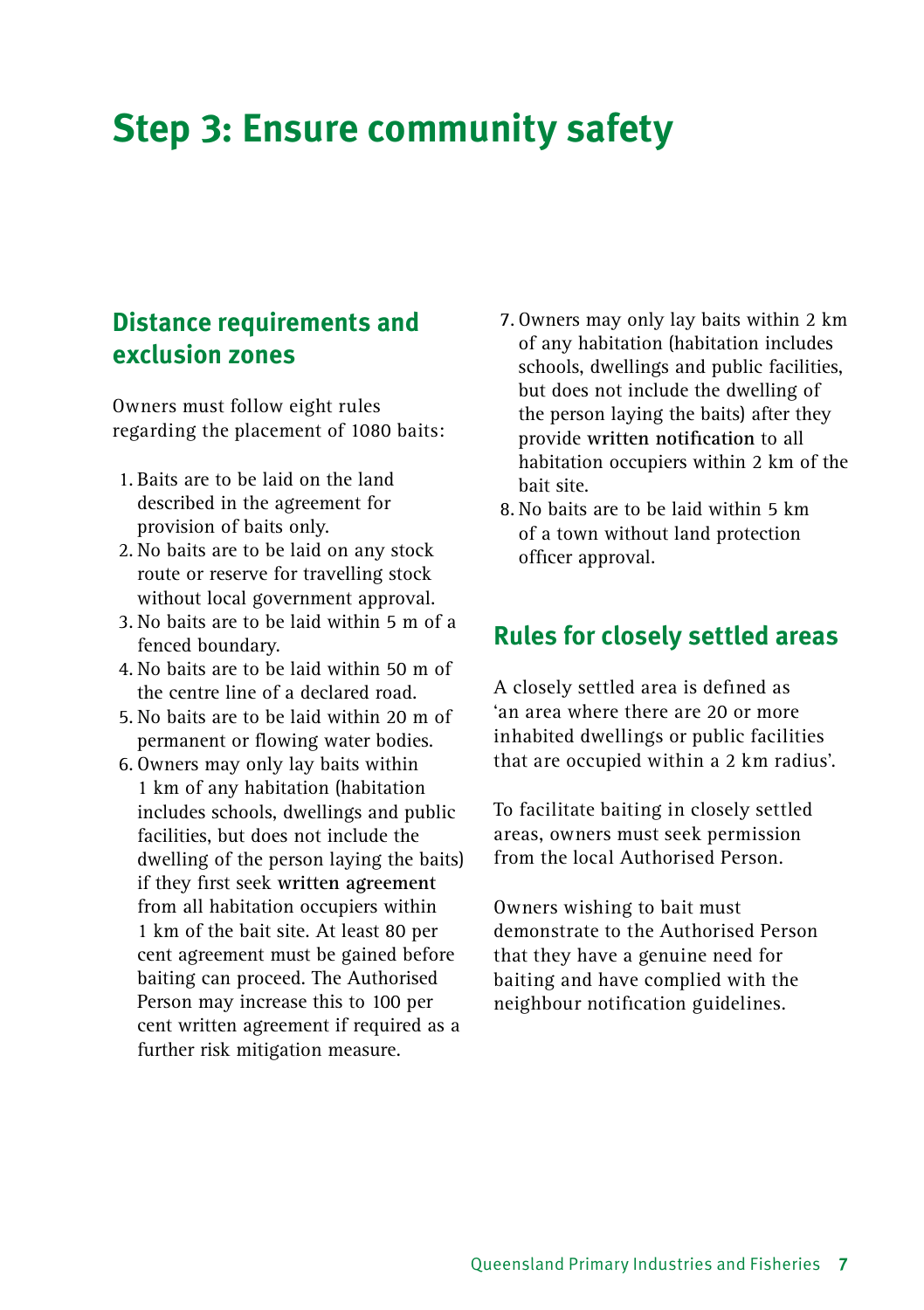Owners wishing to bait in closely settled areas are required to provide maps that identify (either on the map or on an accompanying schedule) the proposed location of baits and the distance of these locations from towns, public facilities, boundary fences and roads.

The Authorised Person will consider appropriate risk mitigation measures that will be prescribed as additional conditions in the agreement for provision of baits.

In closely settled areas, uneaten baits must be collected within seven days unless the Authorised Person deems it impractical.

## **Risk mitigation**

To reduce the risk of accidental poisoning of non-target animals, including domestic animals, the local Authorised Person must consider prescribing additional conditions in the agreement for provision of baits.

Authorised persons and owners should consider the following risk mitigation measures as additional conditions when baiting in closely settled areas and other potentially risky situations.

Planning measures to consider include:

- • landowner education
- a formal application process (i.e. applying in writing)
- site inspection prior to baiting
- • written notification to all neighbours
- written or verbal agreement by neighbours
- agreement/ownership and planning by the local community
- • coordination of baiting by key owners
- participation by adjoining properties
- • GPS/mapping of bait distribution
- local community awareness (e.g. media, letter drops)
- extra signs at intervals along the boundary or within the baited area
- splitting indemnity (e.g. between land owner and pilot).

Application and distribution measures to consider include:

- using alternative toxins (e.g. strychnine)
- • decreasing the dose rate
- bait type variations (e.g. fruit)
- increasing the bait size
- restricting bait numbers
- increasing awareness of non-target animals
- targeting hot spots
- pre-feeding (un-poisoned baits)
- • bait stations
- bait timing (e.g. seasonal, day, night)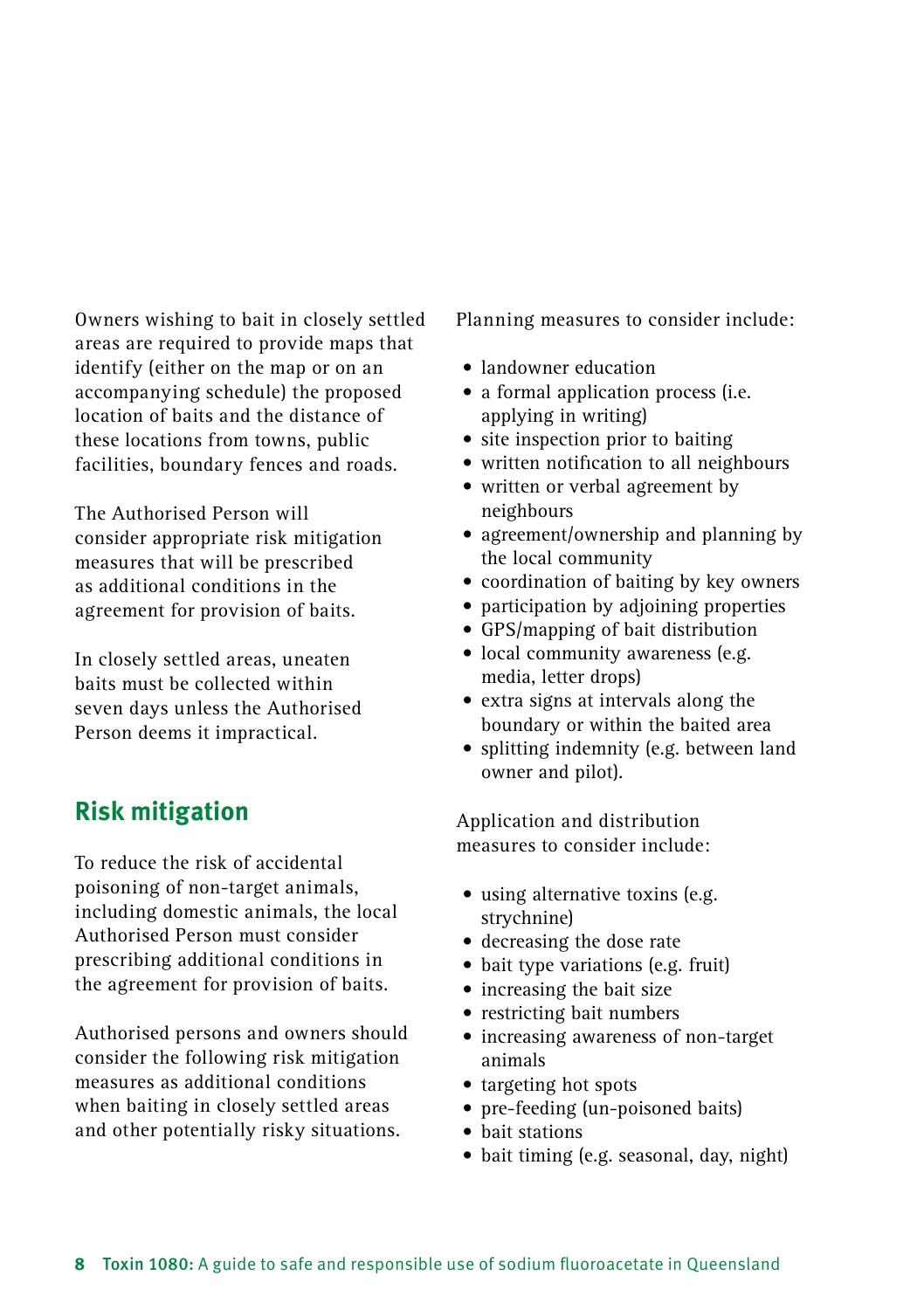- bait location in relation to pest behaviour
- aerial distribution
- using alternative techniques (e.g. trapping)
- • baits laid by land protection officer
- burying baits
- using tied baits
- monitoring (bait take, non-target impact).

### **Neighbour notification**

Neighbours must be notified to allow them to take appropriate action.

Owners must give at least 72 hours notification to all neighbours whose property boundary falls within 2 km of the proposed bait site and any property having frontage to the holding where baits are to be laid.

The notification must advise that steps (e.g. restraint, muzzling) need to be taken to ensure that domestic dogs do not gain access to 1080 baits or poisoned animals.

The notification must specify the dates between which baiting will occur.

**This notification must be in writing in closely settled areas.** Baiting must commence within 10 days of notification, otherwise another 72 hours notification is required.

**A record of the notifications must be kept** (see Appendix 5 for a record sheet and suggested wording for written notification to neighbours).

## **Signage**

Signage is compulsory for all land on which baiting occurs. Signs will be provided by the local Authorised Person.

Owners must ensure that signs are put up immediately before 1080 poisoning operations commence on the property.

Signs must be placed at all entrances to the property and at the extremities of the property boundaries fronting a public thoroughfare. This must be done even if the adioining property is carrying out 1080 baiting.

Signage must include the following information:

- the date the baits were laid
- a contact telephone number
- the toxin name
- the target animal(s)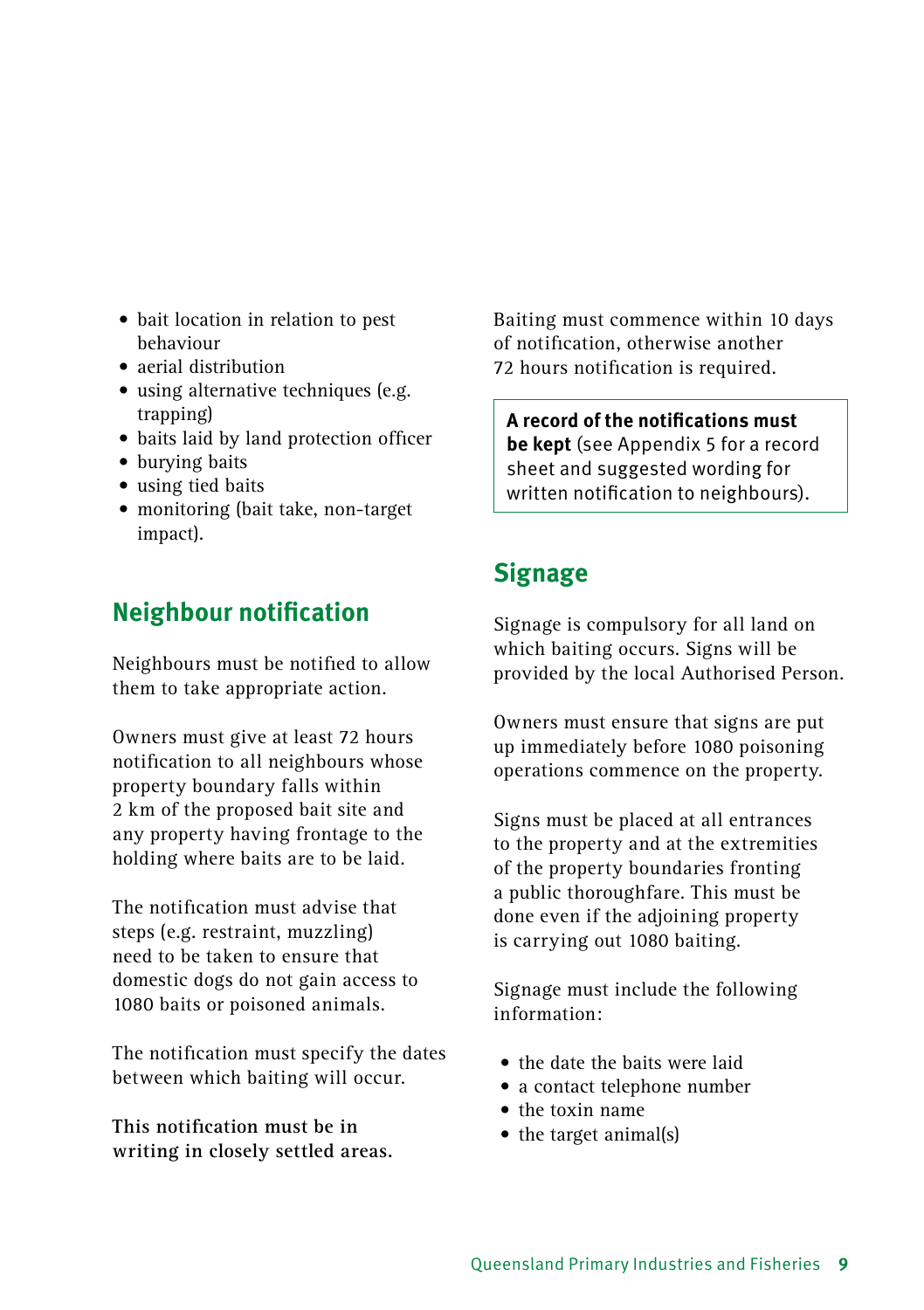• a warning that domestic animals and pets can be affected.

Signs must be left in place for one month after the baits have been laid.

### **Misuse of baits and withdrawal of bait preparation services**

Misuse of 1080 in Queensland is governed by the Health (Drugs and Poisons) Regulation 1996 (administered by Queensland Health)

The maximum penalty for not complying with conditions in the agreement for provision of baits is 80 penalty units (\$8 000).

Misuse of 1080 in Queensland may also constitute an offence under the *Animal Care and Protection Act 2001* (administered by DEEDI and the RSPCA) and/or the *Nature Conservation Act 1992* (administered by DERM).

Reports of misuse or non-compliance with the guidelines should be reported to the local Authorised Person in the first instance and/or another appropriately trained officer from DEEDI or local government.

Where a complainant raises a question about the appropriateness of actions taken by a specified Authorised Person in supplying baits to owners or prescribing conditions on the laying of baits, or the failure of a specified Authorised Person to take appropriate actions or to provide appropriate supervision, **the specified Authorised Person is not to be involved in any way in the investigation of the complaint and must refer the complainant to another Authorised Person immediately.**

When an Authorised Person receives a complaint (written or verbal) or becomes aware of a possible breach, the Authorised Person (if eligible, i.e. their actions are not being investigated) provides the complainant with access to the complaints process by:

- 1. requesting that the complainant writes to the local land protection officer outlining all details of the incident.
- 2. advising the complainants that if they wish to pursue the matter of suspected poisoned non-target animals to the fullest extent, the animals must be autopsied to confirm the presence of the toxin
- 3. referring the matter to the local land protection officer.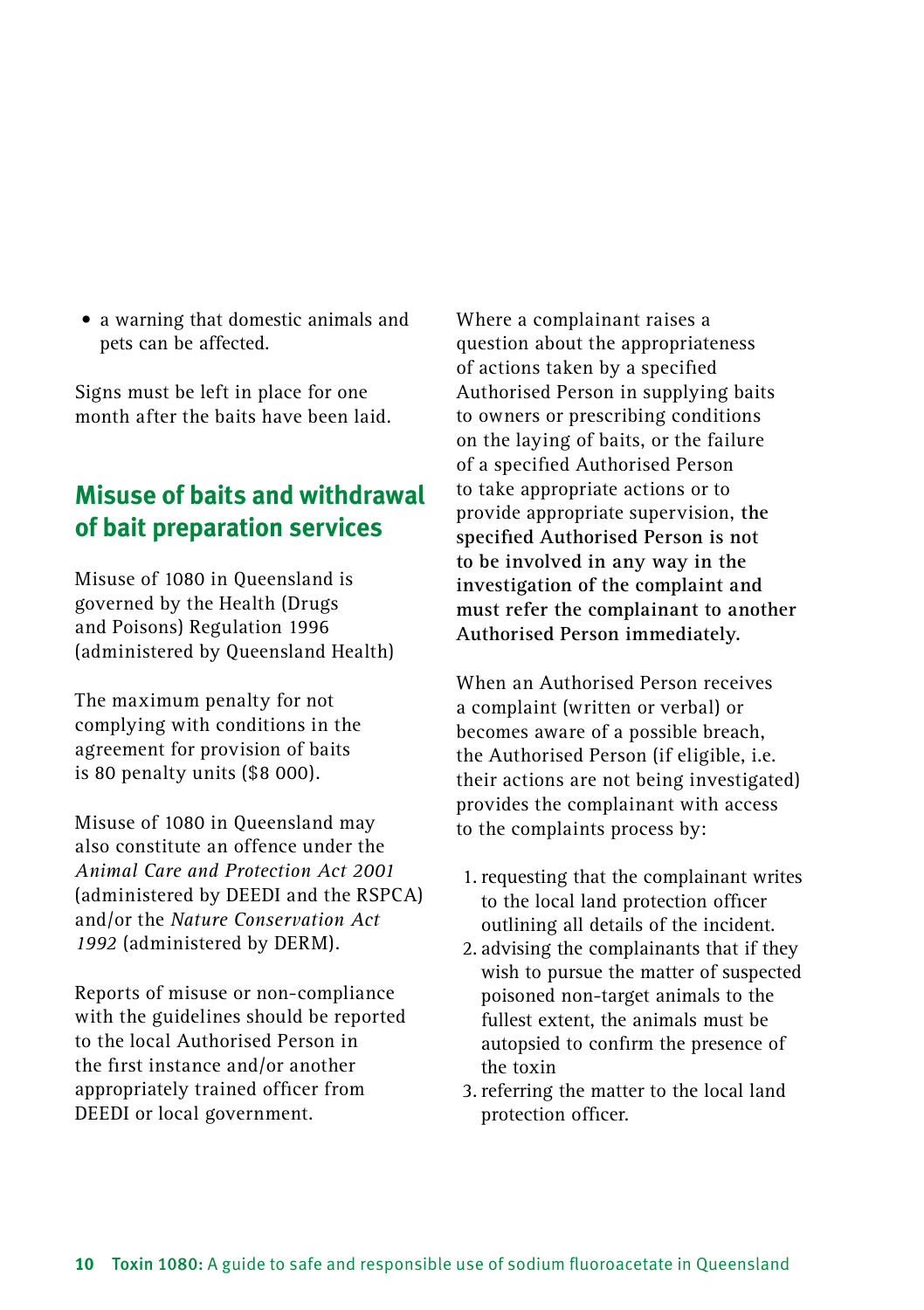The land protection officer (if eligible) will do a preliminary investigation. They will contact the relevant parties involved in the case to establish the facts. Subsequently, the land protection officer refers the outcomes of the preliminary investigation to the relevant authority if required.

Consequences for misuse can include:

- the owner being given a warning notice that services will be withdrawn if all conditions governing appropriate use of baits are not complied with in future
- conditions placed on the owner in the next baiting cycle, including that the owner place and collect baits only under the supervision of an Authorised Person
- • withdrawal of all baiting services
- • possible investigation and prosecution under the Health (Drugs and Poisons) Regulation 1996.
- possible investigation under the *Animal Care and Protection Act 2001*
- • possible investigation under *the Nature Conservation Act 1992*.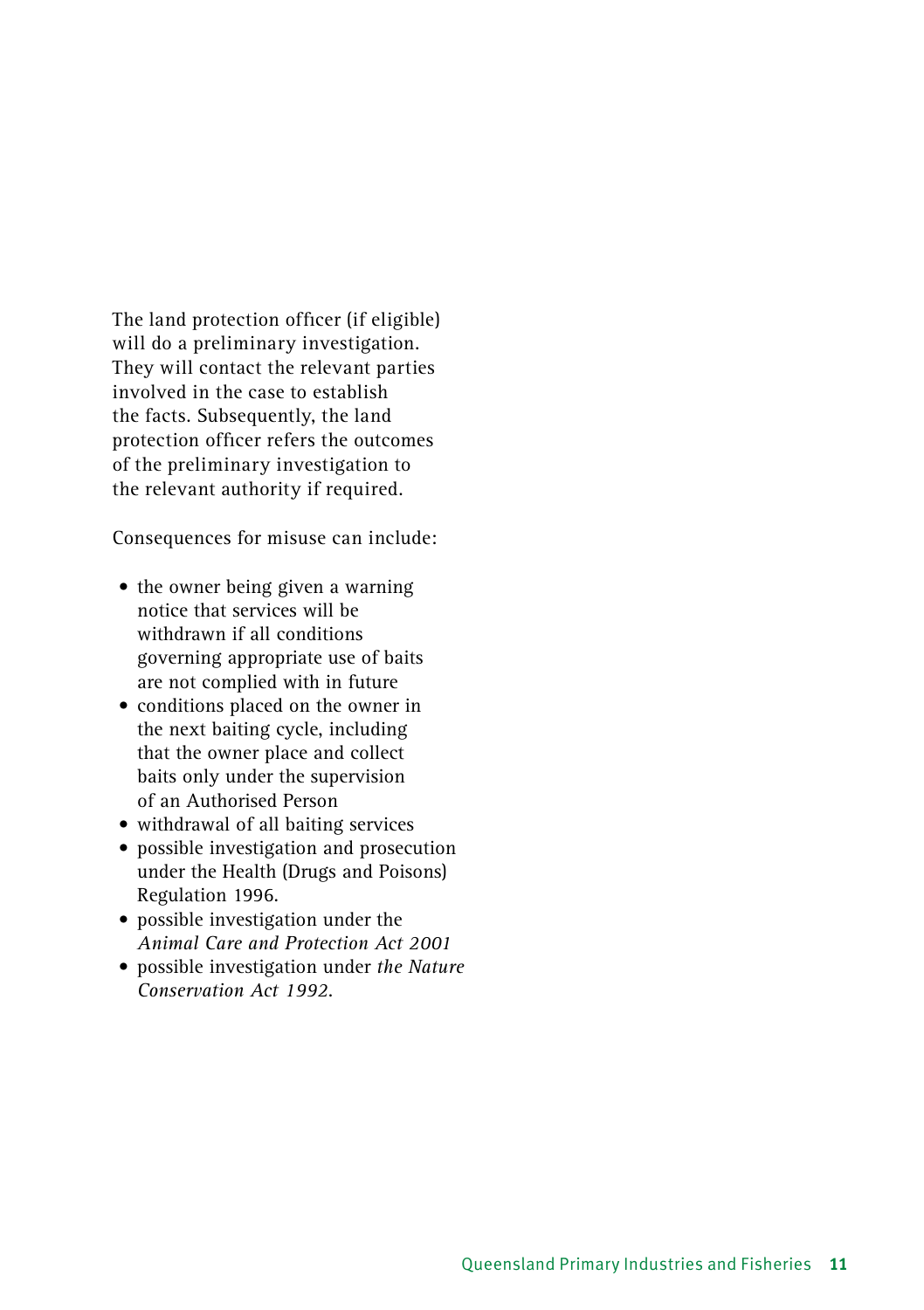# <span id="page-15-0"></span>**Step 4: Protect working dogs and pets**

There is considerable variation in susceptibility to 1080 between animal species. In general, cold-blooded animals such as reptiles and fish are the most resistant of all animals to 1080, while birds show considerably more resistance than mammals. Dogs and cats are the animals most susceptible to 1080.

Dogs can receive a lethal dose if they ingest saliva or vomit of other poisoned dogs or animals.

Dogs will readily lick blood drips, unclean containers, vehicle trays and contaminated footwear, and will feed on baits. Try to minimise the risk to your dog by conducting mustering before beginning a 1080 campaign; ensuring that 1080 containers are securely closed to avoid spilling; and wash all clothing, containers and equipment immediately after baiting. Steps must also be taken to ensure domestic dogs do not gain access to 1080 baits or poisoned animals (e.g. restraint, muzzling).

**Neighbours must be notified to allow them to take appropriate action**. The notification must advise that steps need to be taken to ensure domestic dogs do not gain access to 1080 baits or poisoned animals (e.g. restraint, muzzling).

### **Bait and carcass recovery**

Baits that are not recovered at the end of a campaign can pose a risk to working dogs for some time after baiting. To the extent possible, untaken baits should be recovered at the end of a baiting campaign and be destroyed by burial or burning.

Carcasses can remain toxic to domestic dogs, and may attract feral scavengers to baited areas if not recovered. To the extent possible, animal carcasses should be recovered during, and for 14 days after, a baiting campaign and destroyed by burning or burial.

When burying bait materials or carcasses, ensure they are placed in a deep hole as working dogs can easily scent buried materials.

Where the Authorised Person has given permission for baiting within closely settled areas, all uneaten baits **must** be collected after seven days unless the Authorised Person considers that it is not practical.

**Any suspected incidents of nontarget animals being poisoned by 1080 should be reported to DEEDI, DERM or Queensland Health.**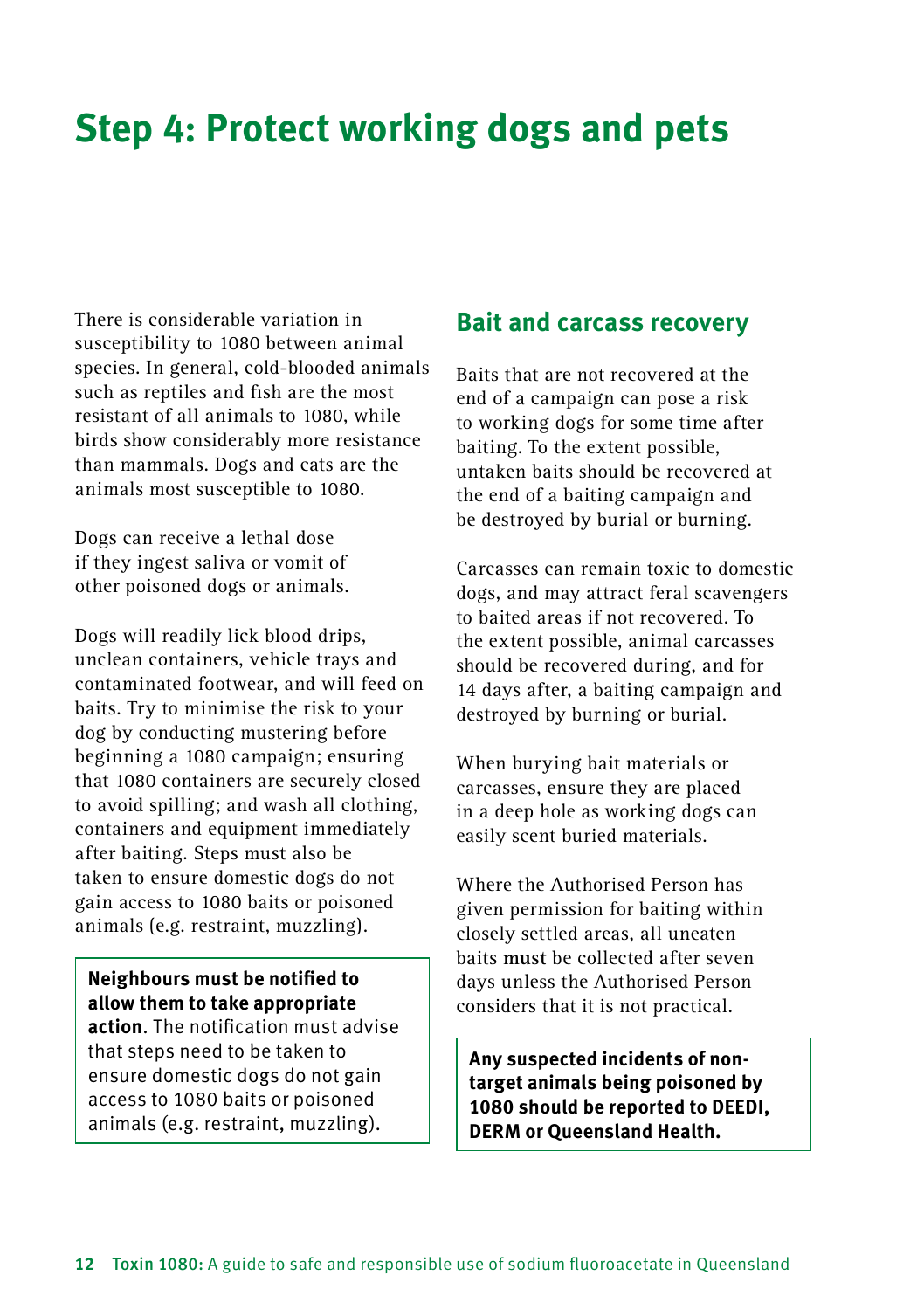# <span id="page-16-0"></span>**Step 5: Protect wildlife and the environment**

Baits prepared with 1080 may be toxic to some birds and other native wildlife.

To protect wildlife:

- do not feed baits to non-target animals, including birds
- • do not lay baits at times when, or in locations where, non-target wildlife are likely to be harmed by them
- place baits and/or design bait stations so that non-target access is minimised
- always undertake pre-feeding before ground baiting for pigs or rabbits to maximise bait uptake.

To protect the environment:

- do not apply baits to, or in, crops that are in mid to late stages of development
- do not apply baits to, or in, crops if contamination of produce is likely to occur
- do not contaminate dams, rivers, streams, waterways or drains with the bait or used containers.

**Any suspected incidents of nontarget animals being poisoned by 1080 should be reported to DEEDI, DERM or Queensland Health.**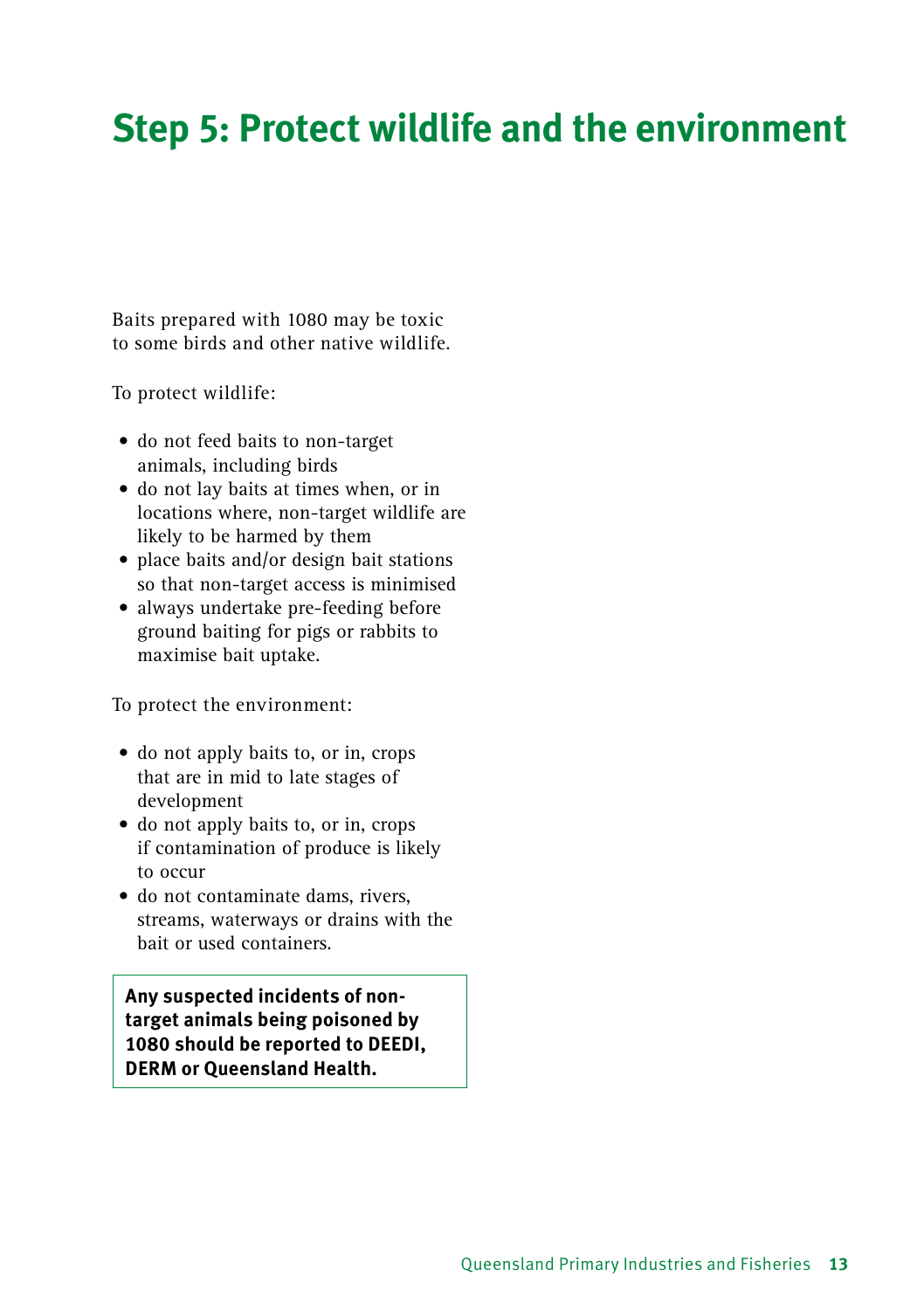# <span id="page-17-0"></span>**Step 6: Use efficient application and distribution methods**

### **Owner planning**

The decision to provide any 1080 service for a pest problem is made by the local Authorised Person.

Bait application rates vary to suit individual situations, but are guided by pest species, bait type, pest density and minimising non-target impact.

The decision on bait type and 1080 concentration is the responsibility of the Authorised Person, who is guided by DEEDI policy.

Rabbit baiting is carried out by, or under the supervision of, an Authorised Person.

For wild dog, fox, feral cat and feral pig baiting, bait placement is the responsibility of the owner or their agent, but is subject to the advice of, and any conditions of use prescribed by, the Authorised Person.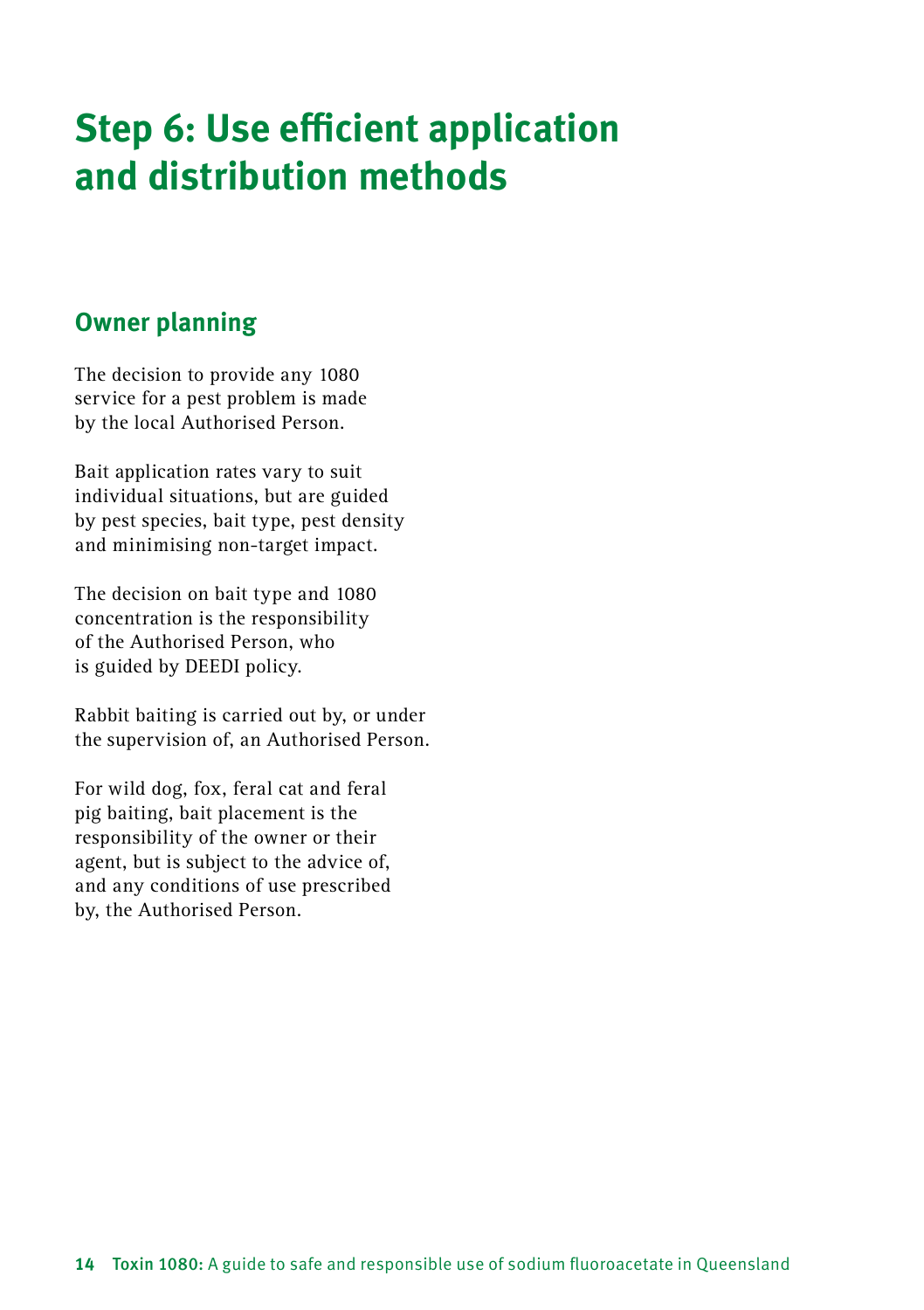### Tips for planning an efficient baiting program

- You don't have to lay lots of bait. Look for signs of pest animals and target that area—you may only have to place baits in one or two areas in a particular paddock.
- Pre-feeding and footprint plots can be used to determine whether the pest animals are actually eating the bait material.
- Maximise your chances of success by encouraging neighbours to participate—100 kg of bait on four adjoining properties (in the right areas) will be more effective than the same quantity of bait on one property.
- The best results may be achieved by strategically placing baits along specific stock pads, game trails and creek crossings.
- Target the pest animal (and minimise the risks to non-target animals) by: burying baits (distances should be between 300 m and 400 m)
	- $\circ$  tying baits
	- marking the area where baits are placed for easy retrieval purposes.
- Do not concentrate your baits. This is particularly important when considering baiting in mineral-deficient areas. Cattle in some of these areas have been known to pick up baits.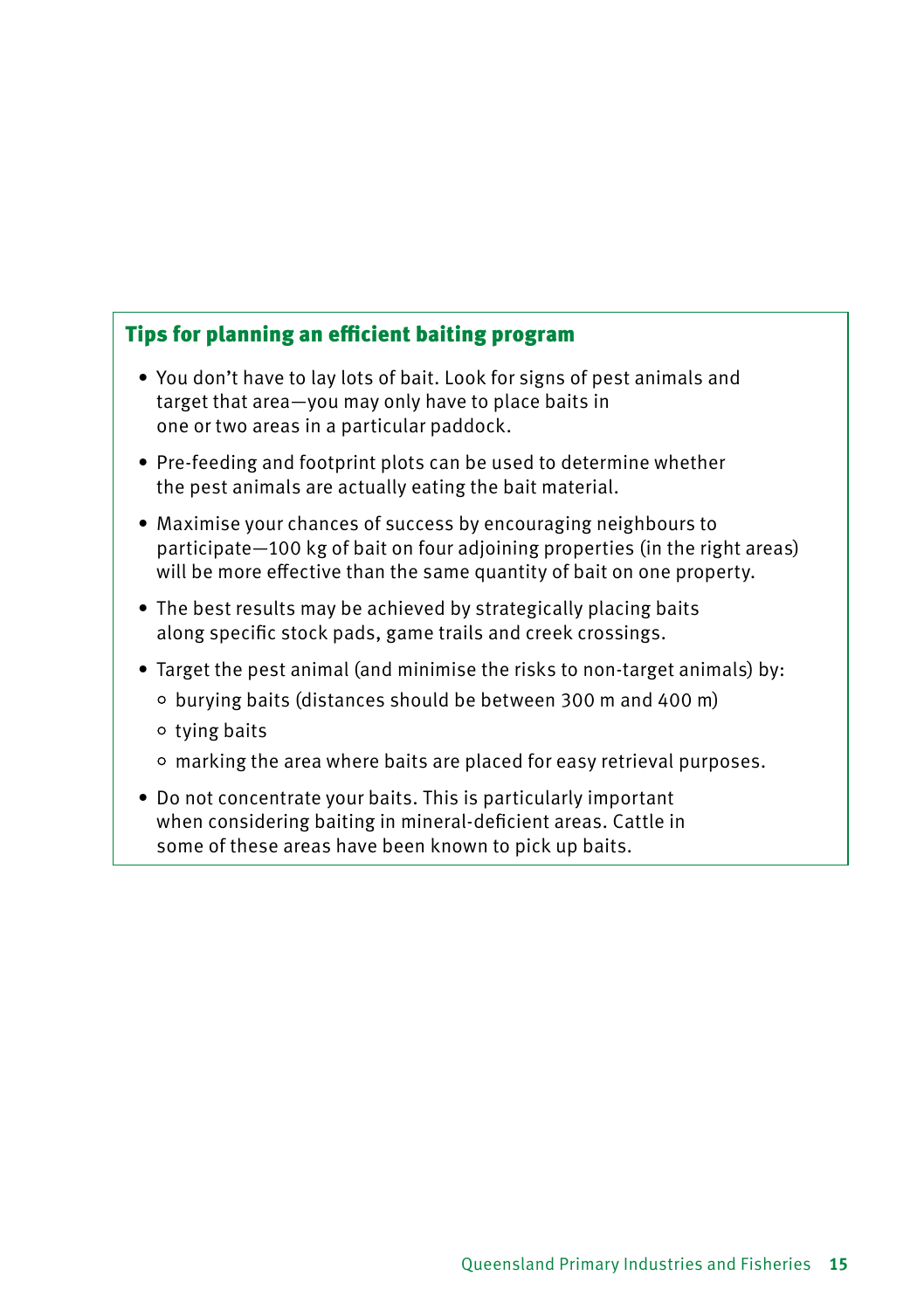# **Bait materials and preparation**

| Target species   Bait material |                               | Source/description                                                                                        |                                                    |                |  |  |
|--------------------------------|-------------------------------|-----------------------------------------------------------------------------------------------------------|----------------------------------------------------|----------------|--|--|
| Feral pig                      | Fresh meat<br>(1080 injection | Bait meat is usually obtained from<br>faulty or aged cattle or brumbies.                                  |                                                    |                |  |  |
|                                | only)                         | Kangaroo meat or meat from feral camels,<br>donkeys and goats can also be used.                           |                                                    |                |  |  |
|                                |                               | Cattle slaughtered for baits usually yield about<br>100 kg of meat; mature bulls can yield up to 300 kg.  |                                                    |                |  |  |
|                                |                               | Horse carcasses yield at least 140 kg of meat.                                                            |                                                    |                |  |  |
|                                |                               | The following will not be poisoned as bait:                                                               |                                                    |                |  |  |
|                                |                               | • meat containing bone<br>• meat with skin attached<br>• rotten meat.                                     |                                                    |                |  |  |
|                                |                               | Carcasses must not be impregnated.                                                                        |                                                    |                |  |  |
|                                |                               |                                                                                                           |                                                    |                |  |  |
|                                |                               | Feral pig meat baits are prepared by injection only.<br>Weight of bait<br>1080 per bait<br>1080 by weight |                                                    |                |  |  |
|                                |                               | 500 <sub>g</sub>                                                                                          | 72 <sub>mg</sub>                                   | 0.010%         |  |  |
|                                | Grain                         | All grain must be soaked or fermented for at least                                                        |                                                    |                |  |  |
|                                |                               | 24 hours and treated with a green vegetable                                                               |                                                    |                |  |  |
|                                |                               | dye prior to impregnation with 1080.                                                                      |                                                    |                |  |  |
|                                |                               |                                                                                                           | Fermented grain bait is prepared by tumble mixing. |                |  |  |
|                                |                               | Weight of bait                                                                                            | 1080 per bait                                      | 1080 by weight |  |  |
|                                |                               | 250 <sub>g</sub>                                                                                          | 72 mg                                              | 0.020%         |  |  |
|                                | Other                         | Bait material may include local seasonal fruits                                                           |                                                    |                |  |  |
|                                |                               | and vegetables that the pigs scavenge. Fruit and<br>vegetable baits are prepared by injection or mixing.  |                                                    |                |  |  |
|                                |                               |                                                                                                           |                                                    |                |  |  |
|                                |                               | Owners may purchase commercially manufactured                                                             |                                                    |                |  |  |
|                                |                               | baits from Authorised Persons.                                                                            |                                                    |                |  |  |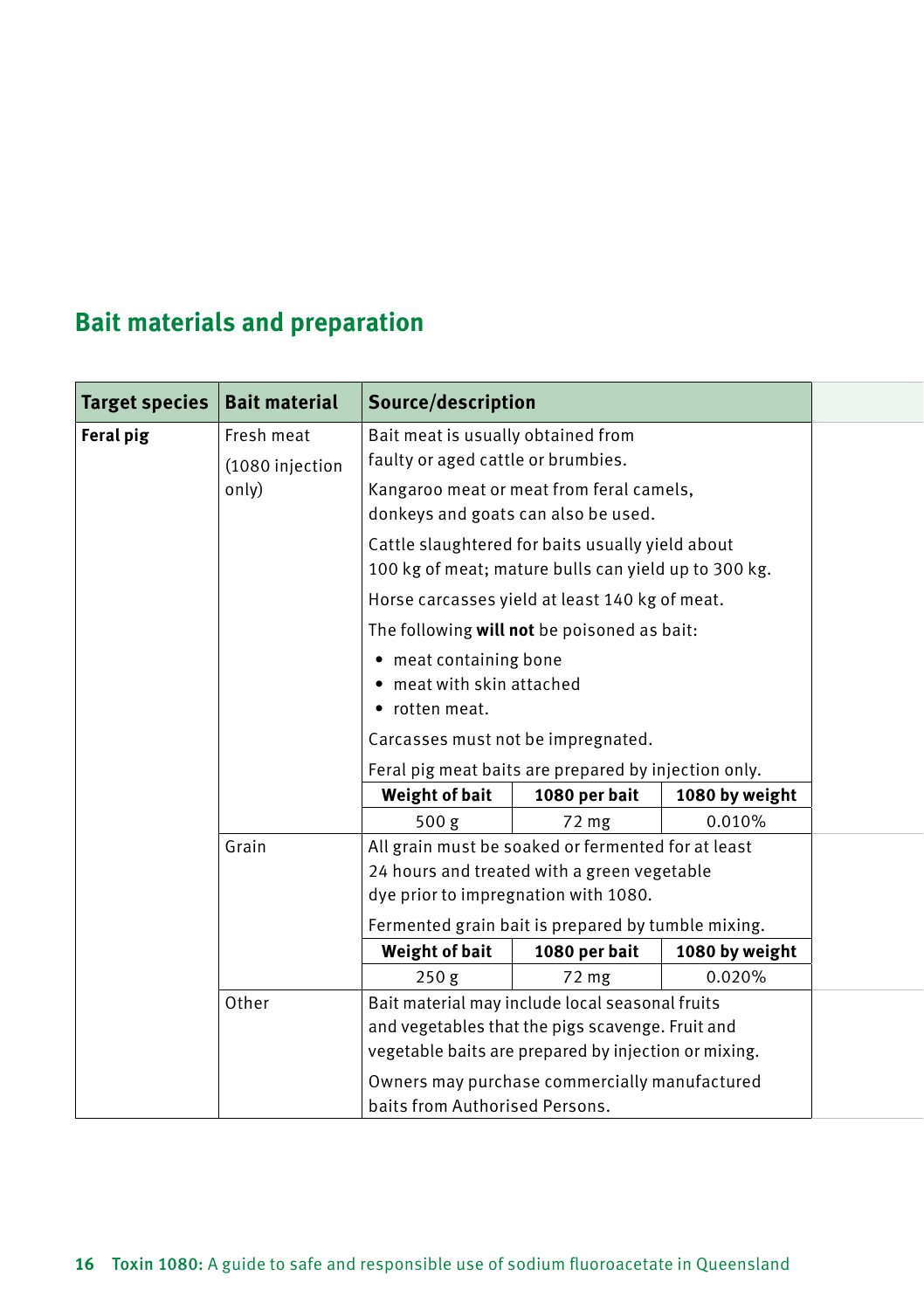| <b>Points to note</b>                                                                                                                                                                                                                             |
|---------------------------------------------------------------------------------------------------------------------------------------------------------------------------------------------------------------------------------------------------|
| The Nature Conservation Act 1992 requires that kangaroo meat be purchased from a<br>registered processing works or dealer. In some instances owners may cull kangaroos,<br>but advice and written permission to do so must be obtained from DERM. |
| If possible, animals for bait meat should be slaughtered in the evening.                                                                                                                                                                          |
| Meat should be removed, hung up to drain and cool overnight, and cut into baits the<br>following morning.                                                                                                                                         |
| If there is blood present, or if meat is hot and has not been bled properly, it will rot<br>within hours.                                                                                                                                         |
| Baits must not be stored for later use.                                                                                                                                                                                                           |
|                                                                                                                                                                                                                                                   |
|                                                                                                                                                                                                                                                   |
|                                                                                                                                                                                                                                                   |
| Feral pigs prefer fermented grain.                                                                                                                                                                                                                |
| The use of dye reduces the attractiveness of baits to birds, and highlights<br>contamination of hands, containers and other equipment.                                                                                                            |
| Under no circumstances use dry, unsoaked grain.                                                                                                                                                                                                   |
| Fruit and vegetable bait must be cut up (not used whole) and dyed                                                                                                                                                                                 |
| green unless otherwise approved by the Authorised Person.                                                                                                                                                                                         |
|                                                                                                                                                                                                                                                   |
|                                                                                                                                                                                                                                                   |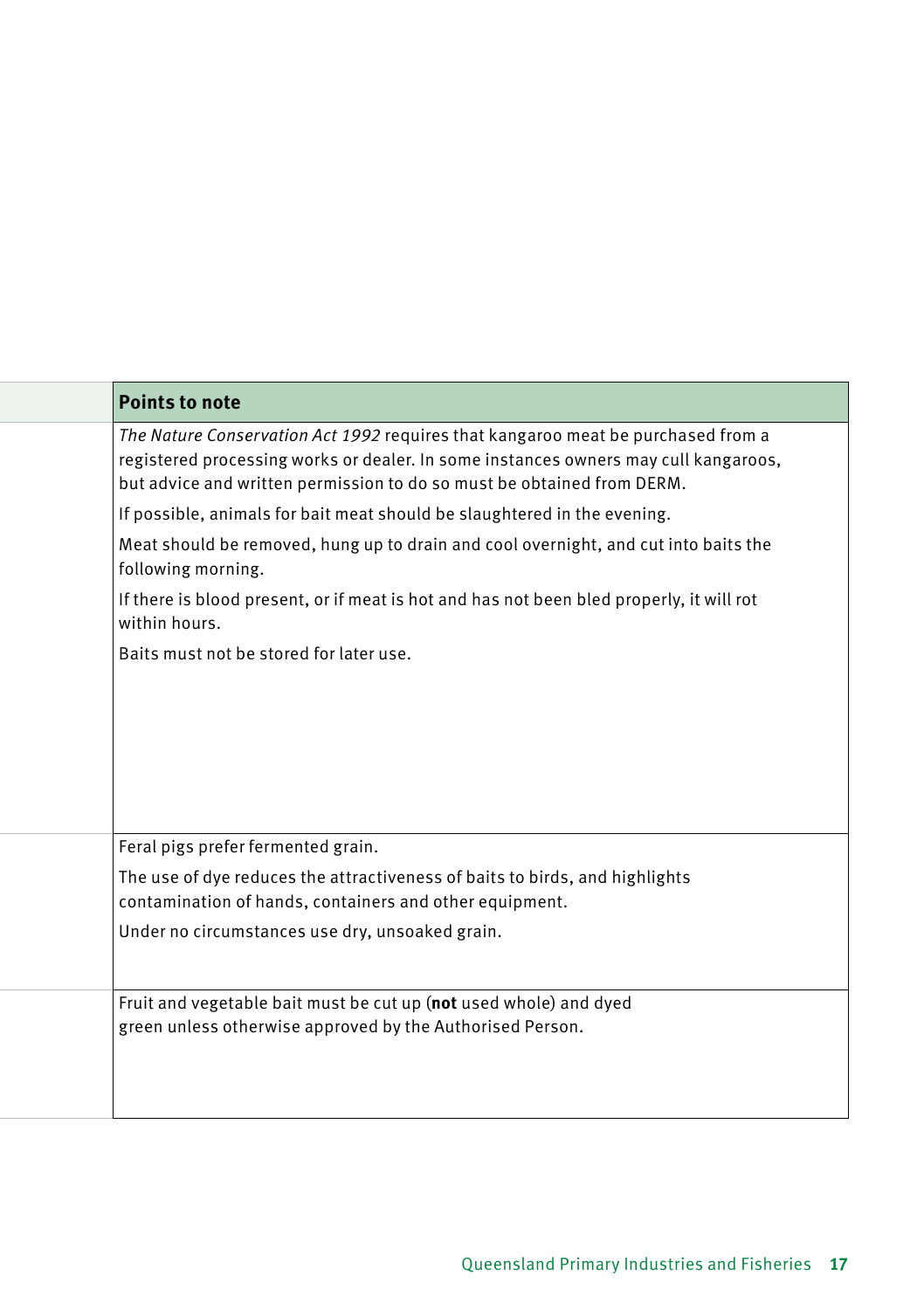| <b>Target species</b> | <b>Bait material</b>                                | Source/description                                                                                                   |                                       |                |
|-----------------------|-----------------------------------------------------|----------------------------------------------------------------------------------------------------------------------|---------------------------------------|----------------|
| Dingo/wild dog        | Fresh meat                                          | As for feral pigs                                                                                                    |                                       |                |
|                       | (1080 injection                                     | Weight of bait                                                                                                       | 1080 per bait                         | 1080 by weight |
|                       | or tumble mixing;                                   | 125 <sub>g</sub>                                                                                                     | 6 mg                                  | 0.0034%        |
|                       | aerial/ground<br>distribution)                      | 250 g (closely<br>settled area)                                                                                      | 6 mg                                  |                |
|                       | Fresh meat                                          | 125 <sub>g</sub>                                                                                                     | 10 <sub>mg</sub>                      | 0.0057%        |
|                       | (Western<br>Queensland)                             | 250 g (closely<br>settled area)                                                                                      | 10 <sub>mg</sub>                      |                |
|                       | Other                                               | manufactured baits from Authorised Persons.                                                                          | Owners may also purchase commercially |                |
| Fox                   | Fresh meat                                          | As for feral pigs                                                                                                    |                                       |                |
|                       | (1080 injection                                     | Weight of bait                                                                                                       | 1080 per bait                         | 1080 by weight |
|                       | or tumble mixing:<br>aerial/ground<br>distribution) | 125/250 g                                                                                                            | 3 <sub>mg</sub>                       | 0.0017%        |
|                       | Other                                               | Owners may also purchase commercially<br>manufactured baits from Authorised Persons                                  |                                       |                |
| Rabbit                | Grain                                               | Oat baits can be prepared with 1080 or pindone.                                                                      |                                       |                |
|                       |                                                     | Weight of bait                                                                                                       | 1080 per bait                         | 1080 by weight |
|                       |                                                     | 1000 g                                                                                                               | 360 mg                                | 0.026%         |
|                       | Carrot                                              | Carrot is to be provided by the owner. Carrot must<br>be diced and dyed green before being impregnated<br>with 1080. |                                       |                |
|                       |                                                     | Weight of bait                                                                                                       | 1080 per bait                         | 1080 by weight |
|                       |                                                     | 1000 <sub>g</sub>                                                                                                    | 180 mg                                | 0.013%         |
| Feral cat             | Fresh meat                                          | As for feral pigs                                                                                                    |                                       |                |
|                       | (1080 injection                                     | Weight of bait                                                                                                       | 1080 per bait                         | 1080 by weight |
|                       | or tumble mixing)                                   | 125 <sub>g</sub>                                                                                                     | 6 mg                                  | 0.0034%        |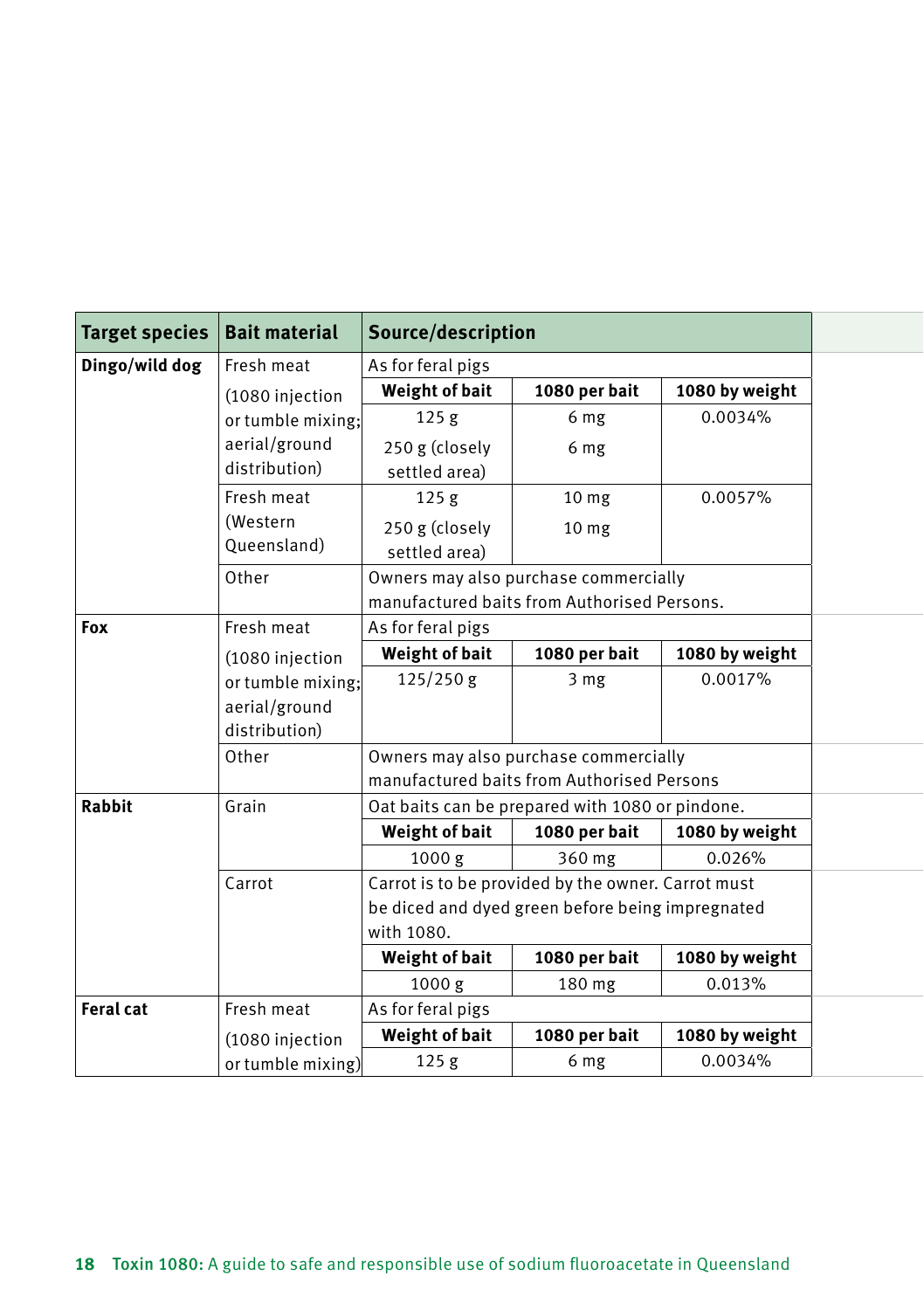| <b>Points to note</b>                                                                     |
|-------------------------------------------------------------------------------------------|
| As for feral pigs                                                                         |
|                                                                                           |
|                                                                                           |
|                                                                                           |
|                                                                                           |
|                                                                                           |
|                                                                                           |
|                                                                                           |
|                                                                                           |
| As for feral pigs                                                                         |
|                                                                                           |
|                                                                                           |
|                                                                                           |
|                                                                                           |
|                                                                                           |
| Owner may also purchase commercially manufactured pindone oat bait through rural          |
| merchant stores, hardware stores and nurseries, and from licensed pest control operators. |
| The Authorised Person or owner distributes the carrot.                                    |
| Carrot must be diced (not used whole) and dyed green.                                     |
|                                                                                           |
|                                                                                           |
| A minor use permit has been issued by the Australian Pesticides and Veterinary            |
| Medicines Authority for the preparation of 1080 baits for the                             |
| destruction of feral cats (PERMIT NUMBER: PER6756).                                       |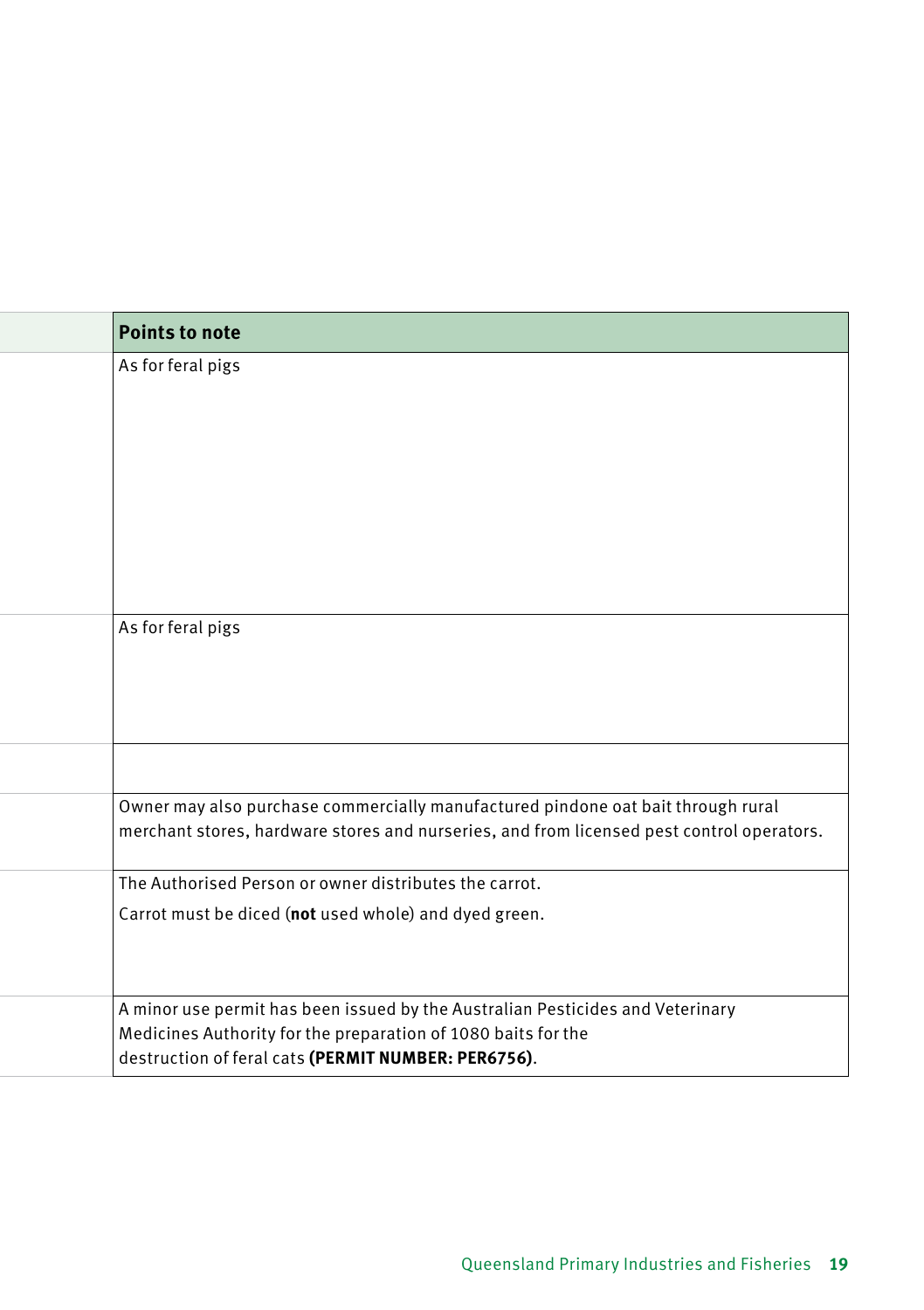### **Bait distribution procedures**

When distributing baits, remember the following:

- Do not apply baits to, or in, crops which are in mid to late development stages.
- Do not apply baits to, or in, crops if contamination of produce is likely to occur.
- Unless otherwise specified, baits should be laid on the ground surface.

### **Scent trails**

These are made by dragging part of a carcass to make a trail on which to lay baits.

When used for dingoes, wild dogs and foxes, use of scent trails:

- can increase the effectiveness of baiting by enticing target species to follow the trail in search of baits
- should be confined to winter monthsin summer it can result in most baits being consumed by goannas
- is particularly useful where grazing country adjoins mountain ranges—a scent trail where these two land types meet will usually cross the home ranges of a number of wild dogs.

Rabbits are attracted to disturbed earth:

- Use a single disc plough that produces a furrow.
- Pre-feed the rabbits by laying unpoisoned carrot in the furrow.
- Poisoned carrot is laid in the same furrow on the final day of the baiting program.

### **Tied baits**

Tying baits is the best way to lay baits if working dogs are to be used in the area.

Meat baits are tied with light gauge wire, baling twine or heavy fishing line to logs or fence wires in strategic locations.

Tying baits ensures that any baits not taken by wild dogs can be retrieved and destroyed. It also reduces the likelihood that nontarget animals will remove baits.

### **Buried baits**

Meat can be concealed in a shallow layer of sand or leaf litter.

Research and experience show that dingoes and foxes will find buried baits as easily as those that are not buried.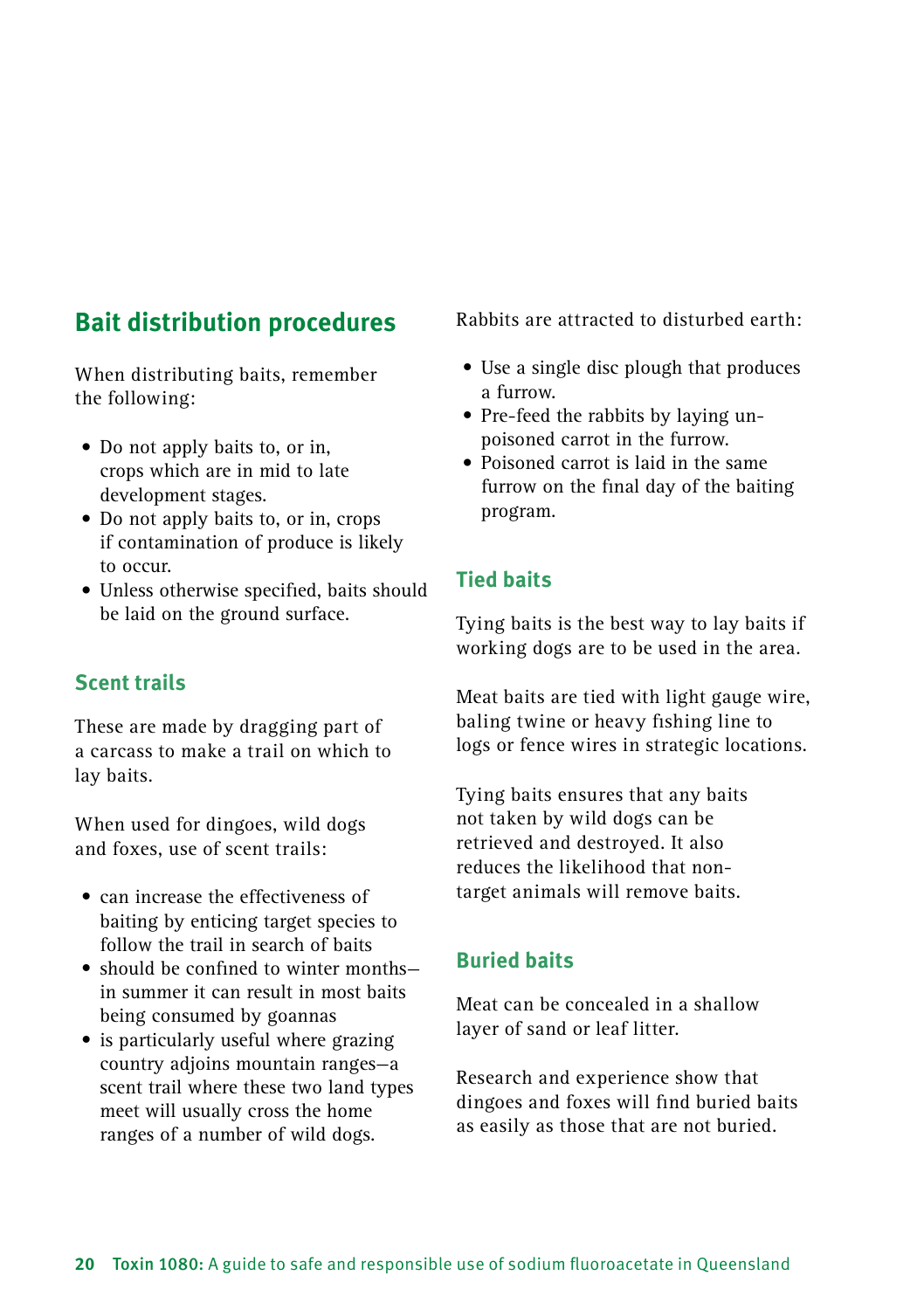Burying baits can also reduce the length of time the bait remains viable.

### **Aerial baiting**

Contact your local Authorised Person for information about aerial baiting in your area.

### **Pre-feeding**

Pre-feeding ensures target animals become accustomed to bait size, bait type and smell, etc. Feed feral pigs with un-poisoned bait material in stock-free areas (with exclusion fencing) for three to five days prior to baiting. Feed rabbits two to three times before baiting

### **Bait concentration**

Non-target animals are unlikely to locate sufficient baits for a lethal dose when baits are placed individually at distant intervals.

In some phosphorous-deficient areas, cattle have been known to eat both fresh meat baits and manufactured baits. Do not concentrate baits in areas where cattle regularly feed.

Meat baits for dingoes, wild dogs and foxes should be laid approximately 250 m apart along fences and tracks. Baits for wild dogs should not be laid closer than 100 m apart.

If baits are buried or concealed, they may be laid 300–400 m apart. Do not place multiple baits in a pile.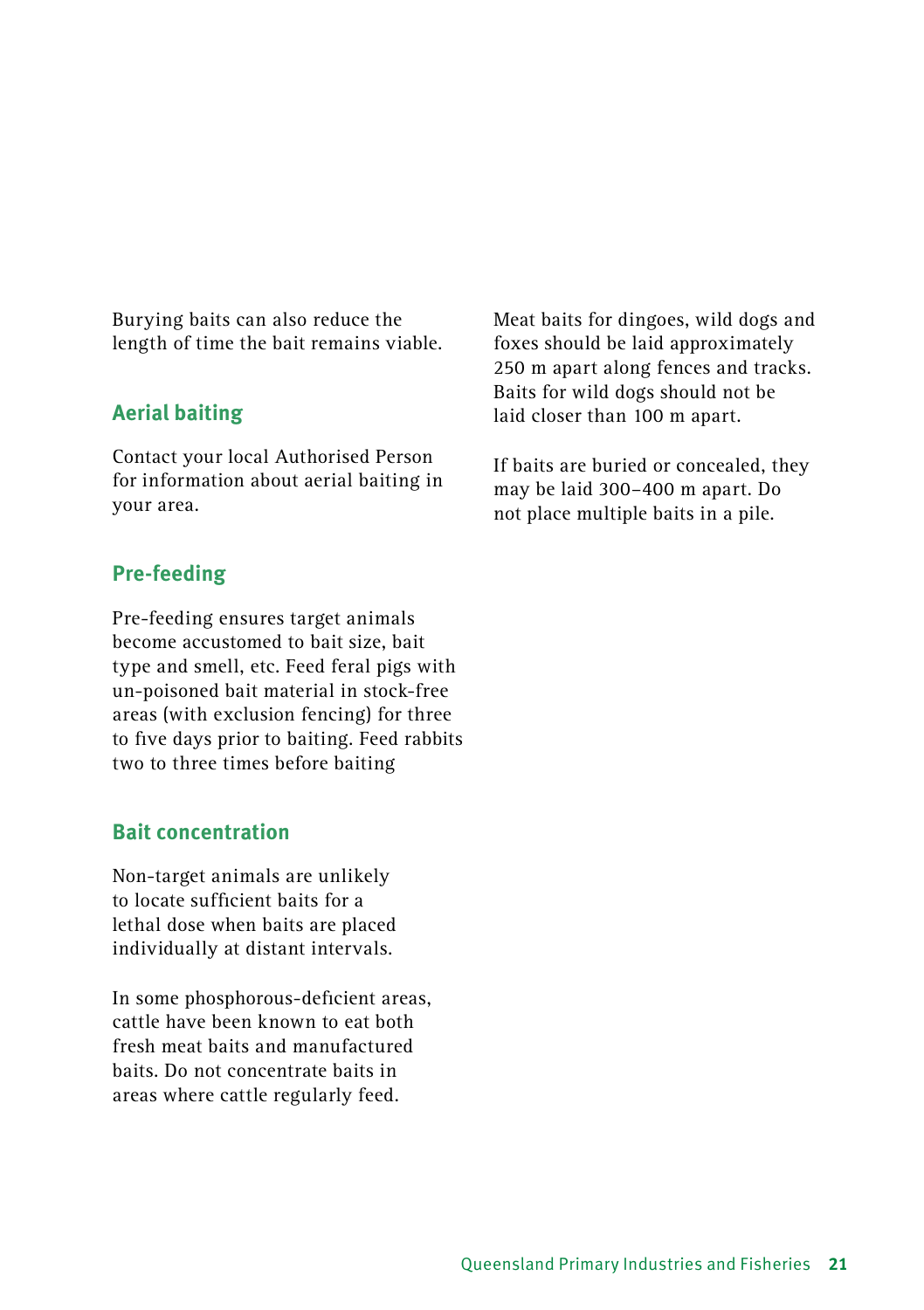# <span id="page-25-0"></span>**Appendix 1: Checklist for owners**

This checklist may be used by land owners to help prepare for a baiting program and ensure that applications meet the safe use requirements. Use this list to ensure you meet all the requirements of a baiting program.

### **About you (the applicant)**

- $\Box$  Are you the owner/occupier of the property?
- $\Box$  Are you aware of all the safety precautions you need to observe when using 1080 baits?

### **About your property**

- $\Box$  Is your property more than 5 km from the nearest town?
- $\Box$  Do you need to supply a map? If the proposed bait site is closer than 5 km from a town and/or your neighbours have a dwelling within 1 km of the bait site, you are required to provide a map (with an accompanying schedule if necessary) identifying the proposed location of baits and how far they will be from dwellings, public facilities, boundary fences and roads.
- $\Box$  Is the proposed bait site within 1 km of any habitation (habitation includes schools, dwellings and public facilities, but does not include the dwelling of the person laying the baits)? No baits are to be laid within

1 km any habitation without the written approval and approval of the Authorised Person. At least 80 per cent agreement must be gained before baiting can proceed. The Authorised Person may increase this to 100 per cent written agreement if required as a further risk mititgation measure.

- $\Box$  Is the proposed bait site within 2 km of any habitation (habitation includes schools, dwellings and public facilities, but does not include the dwelling of the person laying the baits)? No baits are to be laid within 2 km of any habitation unless the occupiers have been provided with written notification of the baiting.
- $\Box$  Have you supplied your rates notice? This stipulates the 'lot on plan' number that identifies the land where the baits are to be laid.
- $\Box$  Have you obtained your warning signs from the baiting centre? Warning signs must be posted at all entrances to the property and at the extremities of the property boundaries fronting a public thoroughfare. Signs must be left in place for one month after baits have been laid.

### **About your neighbours**

 $\Box$  Have you given at least 72 hours notice of the intended laying of baits to all neighbours, including Queensland Parks and Wildlife and Forestry lands,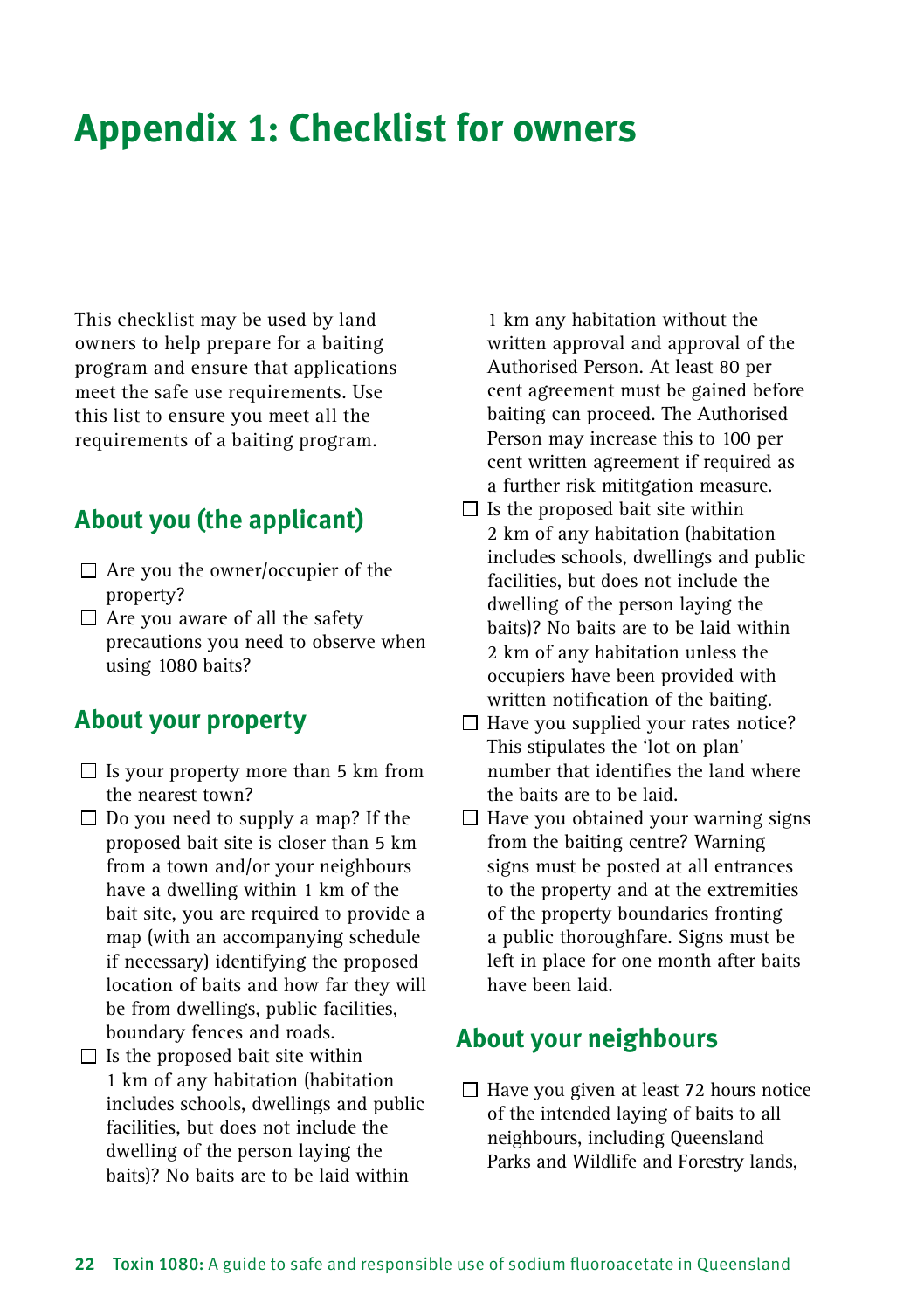where their property boundary falls within 2 km of the bait site?

- $\Box$  Have you included in the notification to your neighbours specific information about restraining and/or muzzling their dogs?
- $\Box$  Have you kept a record of written notifications (see Appendix 5)?

### **About baits**

- $\Box$  Are your meat baits prepared correctly? Meat baits must be fresh and cut to the correct size with no bone or skin attached and no rotten meat.
- $\Box$  Are your grain, fruit or vegetable baits prepared correctly? Grain for feral pig bait must be soaked or fermented. Fruit and vegetable baits must be cut up unless otherwise approved by the Authorised Person.
- $\square$  Do you have the required clean leakproof containers for the transport of the prepared baits. Do not use dirty or oily drums as they can contaminate baits and deter the target animals from eating them.
- $\Box$  Are you prepared to dispose of uneaten baits? Where possible, uneaten baits are to be retrieved within seven days and destroyed.
- $\Box$  In closely settled areas, all uneaten baits **must** be collected after seven days unless an Authorised Person considers that this is not practicable.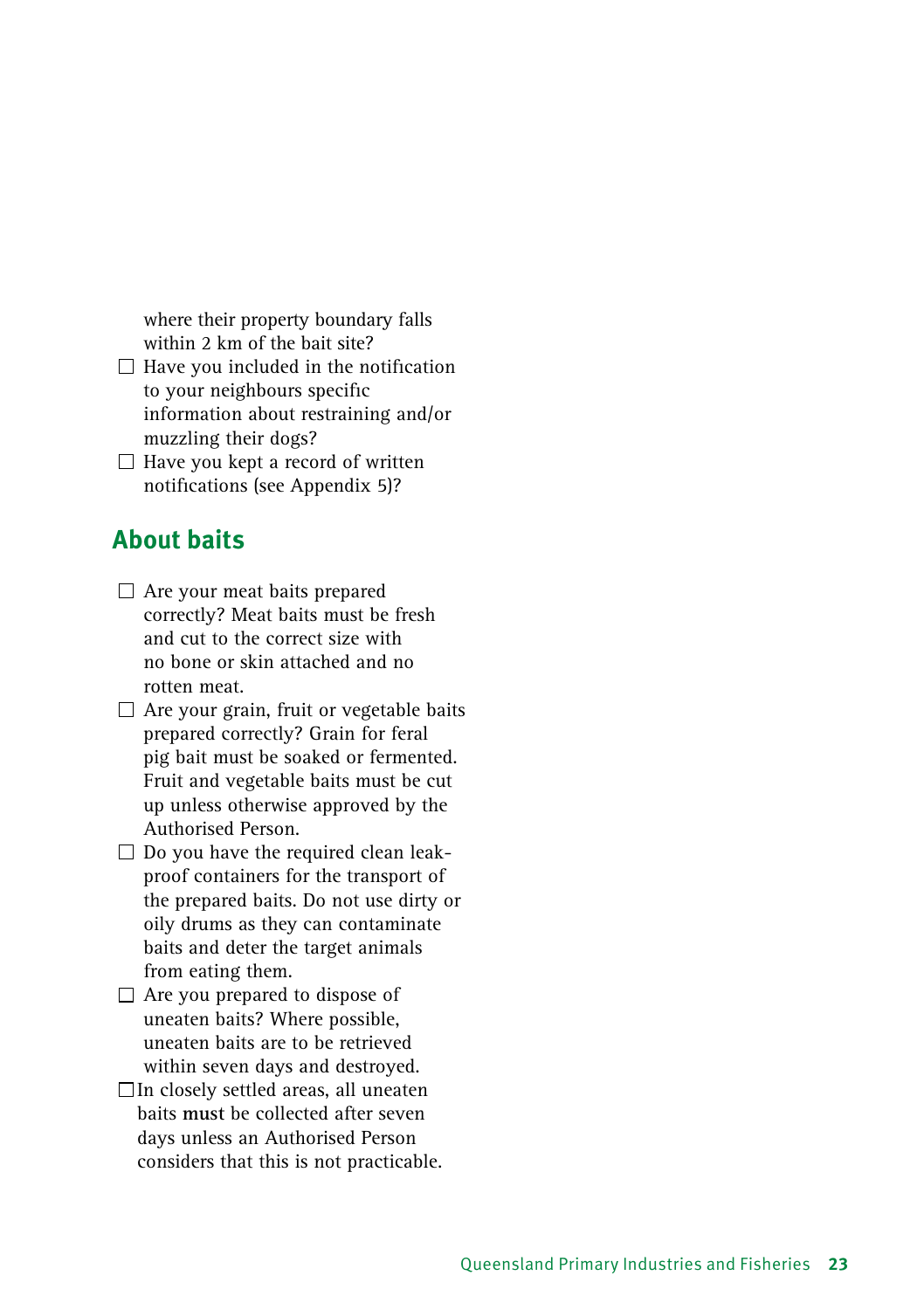# <span id="page-27-0"></span>**Appendix 2: Property/land description record**

| you have all the necessary information when filling out the 'Agreement for<br>Complete this record and take your booklet to the baiting centre to ensure<br>the provision of baits for the control of declared pest animals'. |
|-------------------------------------------------------------------------------------------------------------------------------------------------------------------------------------------------------------------------------|
| Name of owner/occupier:                                                                                                                                                                                                       |
| Land/property name:                                                                                                                                                                                                           |
| Local government area (local council): _                                                                                                                                                                                      |
| Nearest town:                                                                                                                                                                                                                 |
| Lot/plan number/s:                                                                                                                                                                                                            |
| Total property area (hectares):                                                                                                                                                                                               |
| Distance to nearest town:                                                                                                                                                                                                     |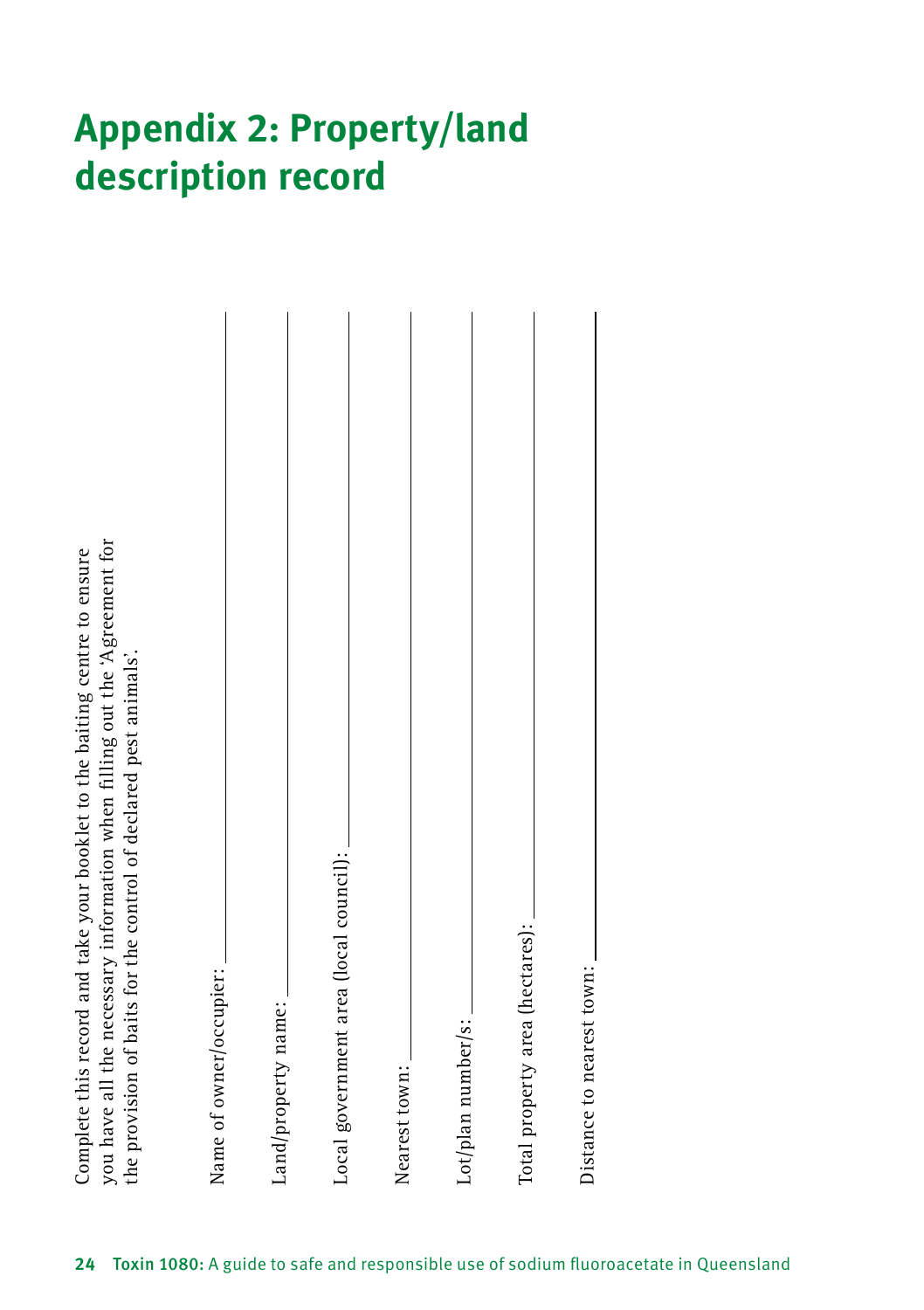<span id="page-28-0"></span>Neighbours (any habitation including any dwelling other than the owner's, Neighbours (any habitation including any dwelling other than the owner's, towns, schools or public facilities) within 1 km of proposed bait site: towns, schools or public facilities) within 1 km of proposed bait site:

Neighbours (any habitation including any dwelling other than the owner's, Neighbours (any habitation including any dwelling other than the owner's, towns, schools or public facilities) within 2 km of proposed bait site: towns, schools or public facilities) within 2 km of proposed bait site: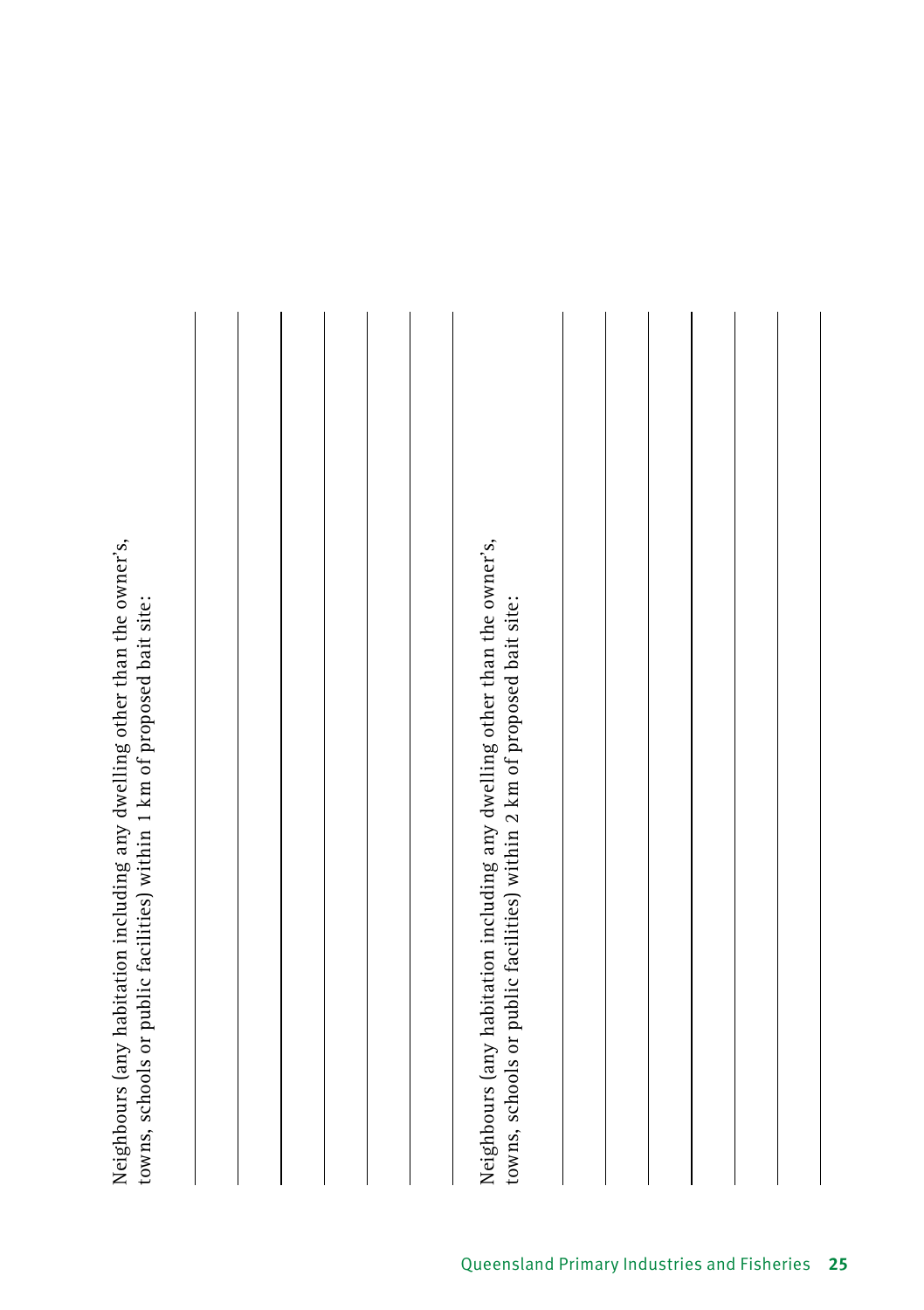# **Appendix 3: Notification of proposed sodium fluoroacetate (1080) baiting program**

| within 2 km of the proposed bait site. Neighbours include any habitation including<br>This form provides suggested wording for written notification of neighbours<br>any dwelling other than the owner's, towns, schools or public facility. |
|----------------------------------------------------------------------------------------------------------------------------------------------------------------------------------------------------------------------------------------------|
| Please note: This notification can be replicated in a handwritten or typed<br>format, or this page can be photocopied and completed.                                                                                                         |
| (name) owner of the land/property                                                                                                                                                                                                            |
| (property name)<br>known as                                                                                                                                                                                                                  |
| Lot/plan number:                                                                                                                                                                                                                             |
| Address:                                                                                                                                                                                                                                     |
|                                                                                                                                                                                                                                              |
|                                                                                                                                                                                                                                              |
| Propose to undertake a baiting program for the following declared pest animal species (tick relevant<br>species):                                                                                                                            |
| $\Box$ Feral cat<br>□ Feral pig<br>$\Box$ Rabbit<br>$\Box$ Fox<br>$\Box$ Dingo/wild dog                                                                                                                                                      |
| (date)<br>Baits will be laid on:                                                                                                                                                                                                             |
| (date)<br>Baits will be collected on:                                                                                                                                                                                                        |
| Please ensure steps are taken to keep all domestic and working dogs<br>safe by restraining or muzzling them during this period.                                                                                                              |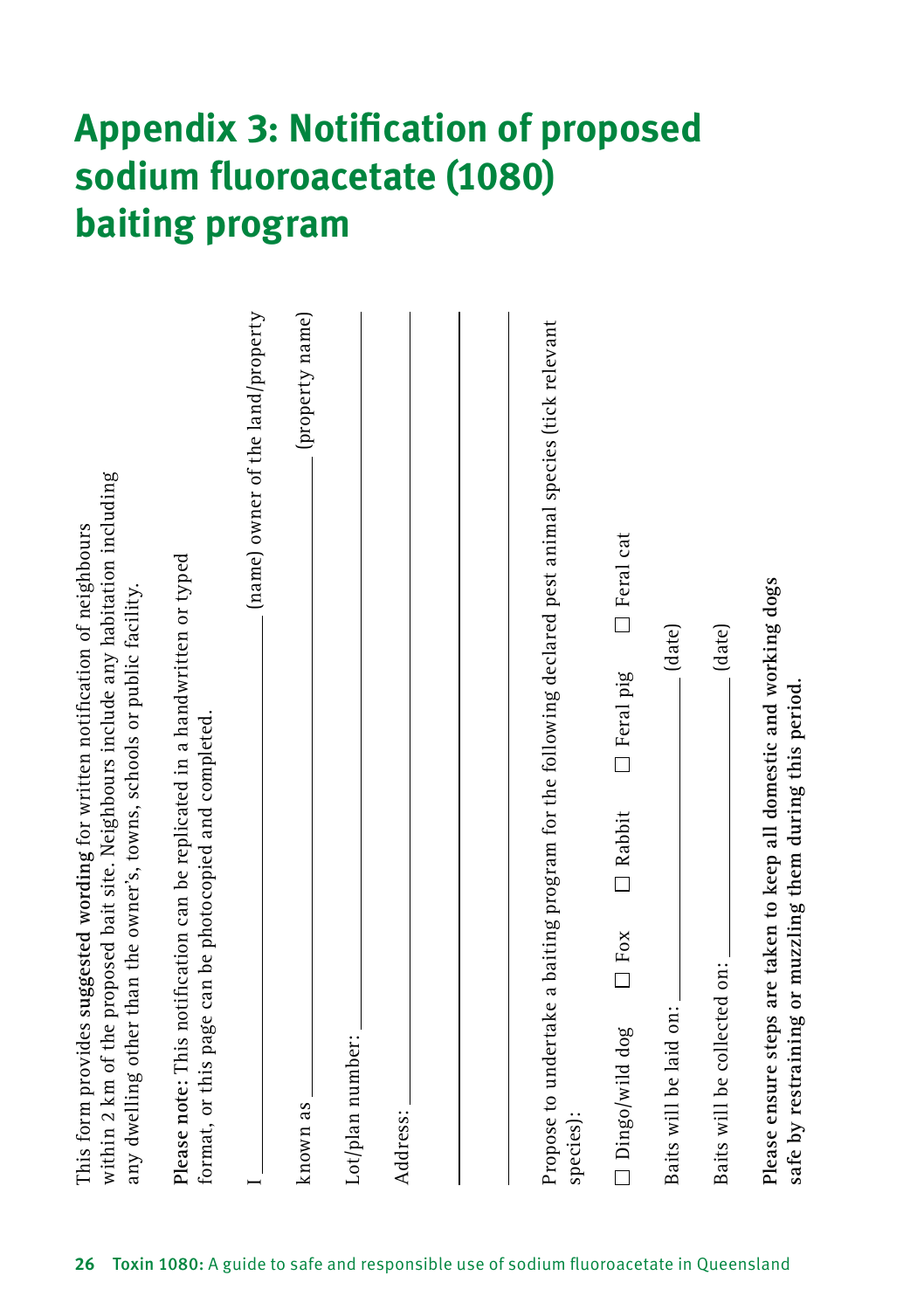Before the proposed baiting program can proceed, written agreement must be Before the proposed baiting program can proceed, written agreement must be sought from neighbours of any habitation including any dwelling other than sought from neighbours of any habitation including any dwelling other than the owner's, or public facility within 1 km of the proposed bait site. the owner's, or public facility within 1 km of the proposed bait site. If your property lies within 1 km of the proposed bait site and agree that the proposed baiting If your property lies within 1 km of the proposed bait site and agree that the proposed baiting

<span id="page-30-0"></span>

| i<br>L<br>$\mathcal{C} = \mathcal{I} - \mathcal{I} - \mathcal{I} - \mathcal{I} - \mathcal{I}$ | program can go ahead please fill in the attached agreement form and return it to the address below:<br>þ |
|-----------------------------------------------------------------------------------------------|----------------------------------------------------------------------------------------------------------|
| Name:                                                                                         |                                                                                                          |
| Address:                                                                                      |                                                                                                          |
|                                                                                               |                                                                                                          |
|                                                                                               |                                                                                                          |
| Email:                                                                                        |                                                                                                          |
|                                                                                               |                                                                                                          |
| Should you have any further enquiries<br>please contact me on (telephone):                    |                                                                                                          |
|                                                                                               |                                                                                                          |
| Name:                                                                                         | (please print)                                                                                           |
| Signature:                                                                                    | Date:                                                                                                    |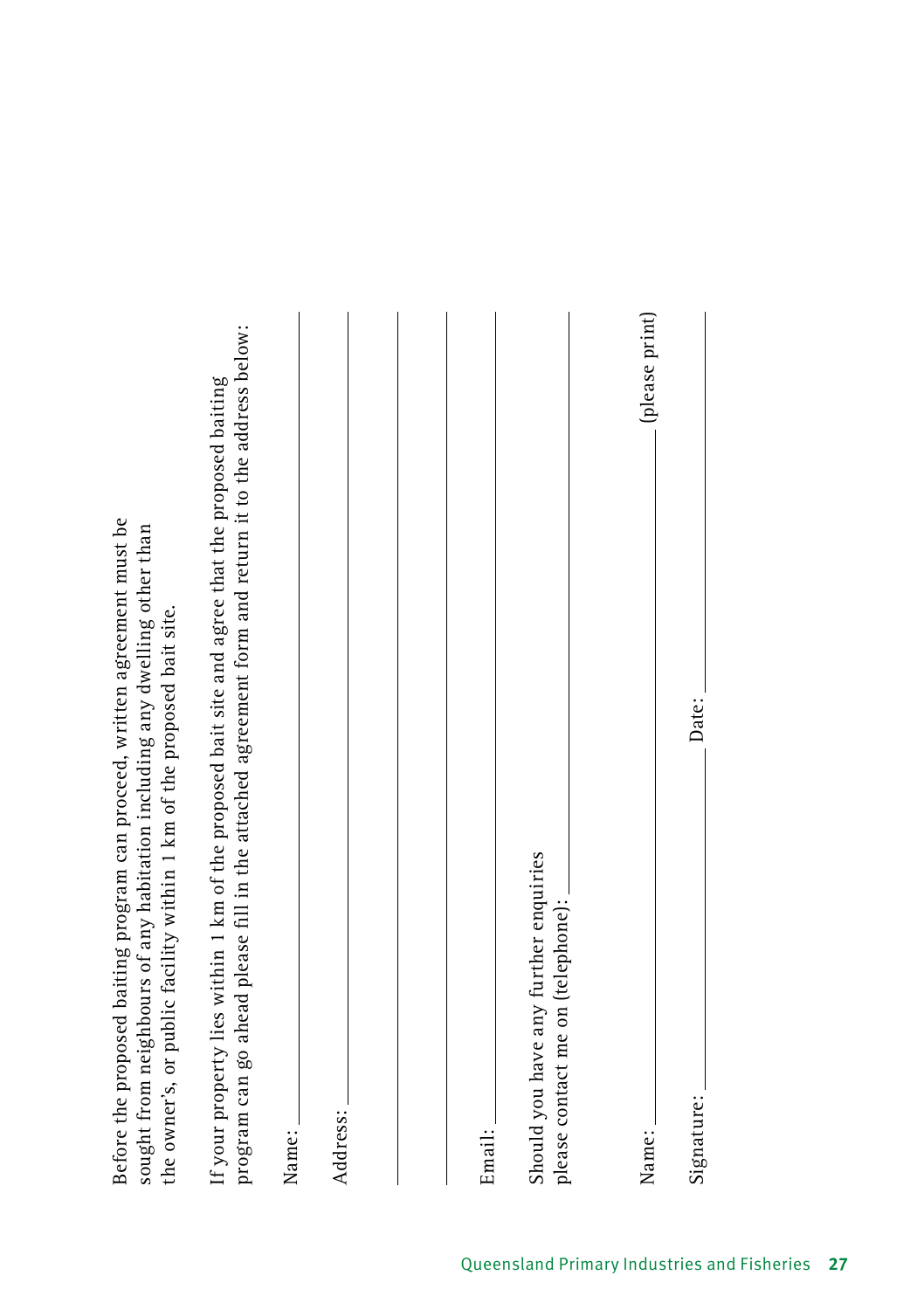# <span id="page-31-0"></span>**Appendix 4: Agreement to proposed declared pest animal baiting program**

| (name) owner of the land/property<br>(property name)<br>(property name)<br>I agree to the proposed baiting program for the following declared pest animal species<br>$\Box$ Feral cat<br>Please note: This notification can be replicated in a handwritten or typed<br>$\Box$ Feral pig<br>format, or this page can be photocopied and completed.<br>Which is 1 km or less from the proposed bait site.<br>$\Box$ Rabbit<br>To be held on the land/property known as:<br>$\Box$ Fox<br>(tick relevant species):<br>Dingo/wild dog<br>Lot/plan number:<br>Lot/plan number:<br>known as | within 1 km of the proposed bait site. Neighbours include any habitation including<br>This form provides suggested wording for written agreement from neighbours<br>any dwelling other than the owner's, towns, schools or public facilities. |
|---------------------------------------------------------------------------------------------------------------------------------------------------------------------------------------------------------------------------------------------------------------------------------------------------------------------------------------------------------------------------------------------------------------------------------------------------------------------------------------------------------------------------------------------------------------------------------------|-----------------------------------------------------------------------------------------------------------------------------------------------------------------------------------------------------------------------------------------------|
|                                                                                                                                                                                                                                                                                                                                                                                                                                                                                                                                                                                       |                                                                                                                                                                                                                                               |
|                                                                                                                                                                                                                                                                                                                                                                                                                                                                                                                                                                                       |                                                                                                                                                                                                                                               |
|                                                                                                                                                                                                                                                                                                                                                                                                                                                                                                                                                                                       |                                                                                                                                                                                                                                               |
|                                                                                                                                                                                                                                                                                                                                                                                                                                                                                                                                                                                       |                                                                                                                                                                                                                                               |
|                                                                                                                                                                                                                                                                                                                                                                                                                                                                                                                                                                                       |                                                                                                                                                                                                                                               |
|                                                                                                                                                                                                                                                                                                                                                                                                                                                                                                                                                                                       |                                                                                                                                                                                                                                               |
|                                                                                                                                                                                                                                                                                                                                                                                                                                                                                                                                                                                       |                                                                                                                                                                                                                                               |
|                                                                                                                                                                                                                                                                                                                                                                                                                                                                                                                                                                                       |                                                                                                                                                                                                                                               |
|                                                                                                                                                                                                                                                                                                                                                                                                                                                                                                                                                                                       |                                                                                                                                                                                                                                               |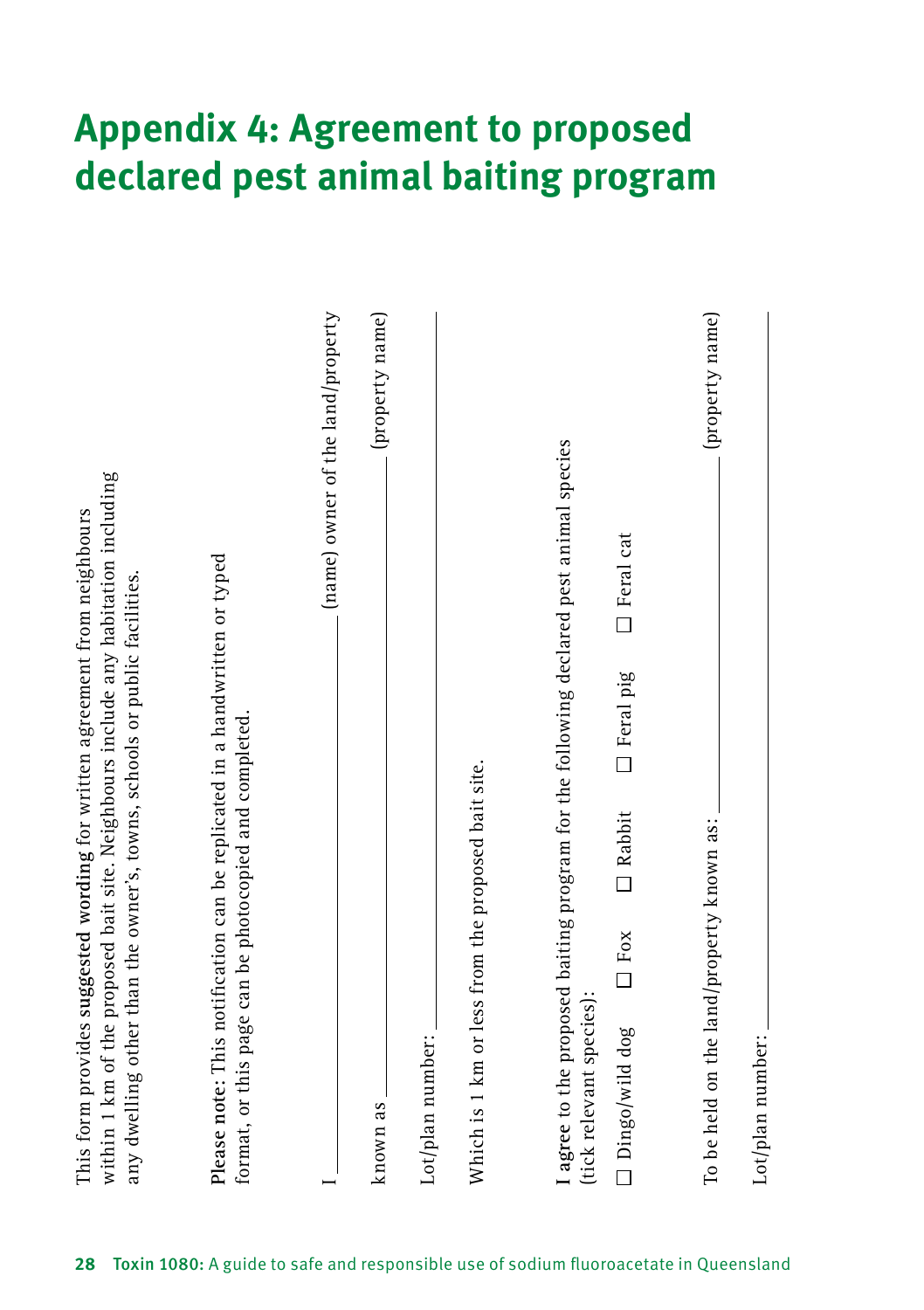| I understand that:                                                                                                              |                |
|---------------------------------------------------------------------------------------------------------------------------------|----------------|
| Baits will be laid on:                                                                                                          | (date)         |
| Baits will be collected on:                                                                                                     | (date)         |
| I will ensure steps are taken to keep all domestic and working dogs<br>safe by restraining or muzzling them during this period. |                |
| Name:                                                                                                                           | (please print) |
| Date:<br>Signature:                                                                                                             |                |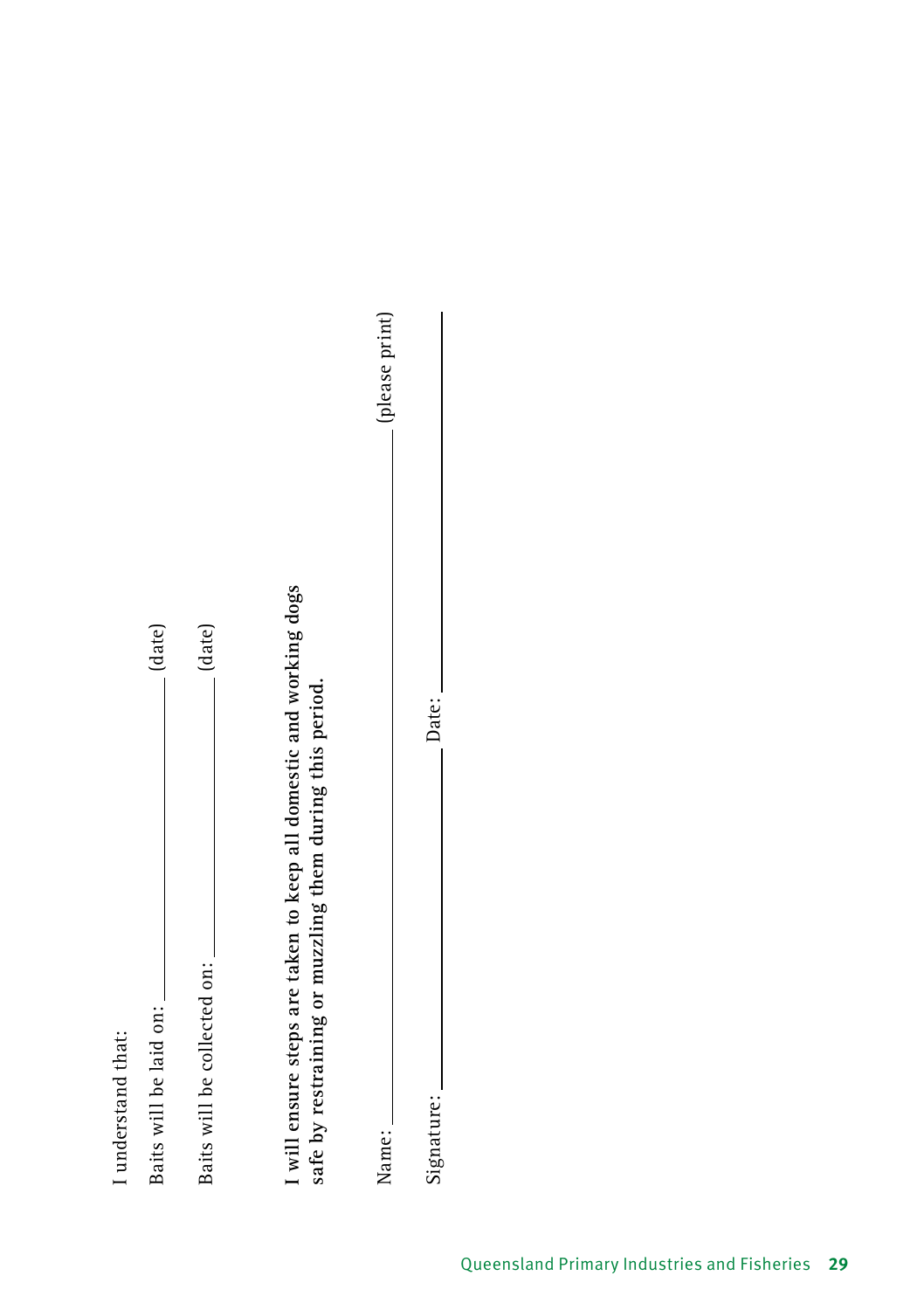# **Appendix 5: Record of notifications and agreements**

Use this table to record all written and verbal notifications and agreements.

| <b>Baiting dates:</b> | Neighbour's name | Neighbour's property name |  |
|-----------------------|------------------|---------------------------|--|
|                       |                  |                           |  |
|                       |                  |                           |  |
|                       |                  |                           |  |
|                       |                  |                           |  |
|                       |                  |                           |  |
|                       |                  |                           |  |
|                       |                  |                           |  |
|                       |                  |                           |  |
|                       |                  |                           |  |
|                       |                  |                           |  |
|                       |                  |                           |  |
|                       |                  |                           |  |
|                       |                  |                           |  |
|                       |                  |                           |  |
|                       |                  |                           |  |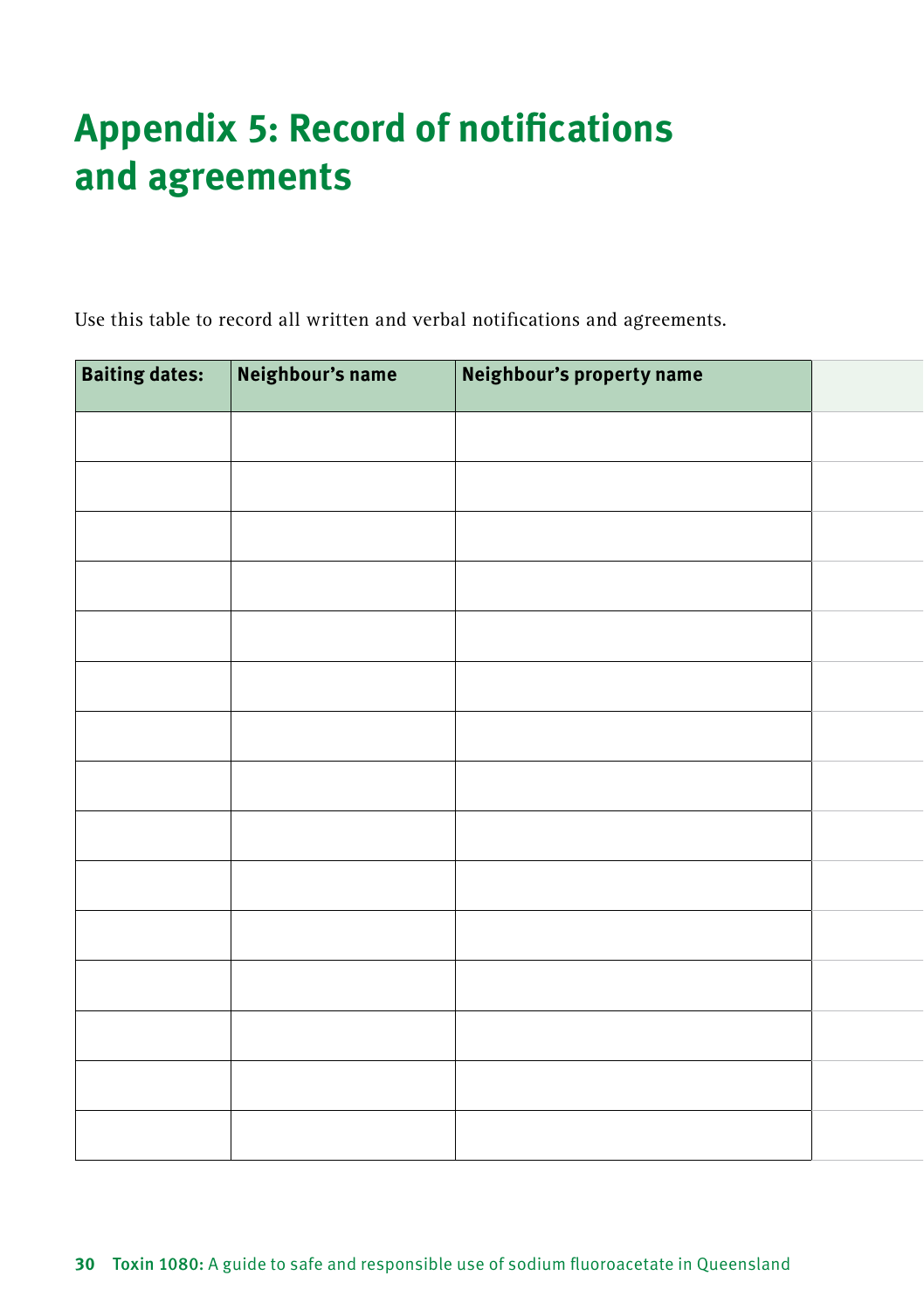|  | Neighbour's plan number | Distance from<br>bait site (km) | Date notified | Agreement<br>received (date) |
|--|-------------------------|---------------------------------|---------------|------------------------------|
|  |                         |                                 |               |                              |
|  |                         |                                 |               |                              |
|  |                         |                                 |               |                              |
|  |                         |                                 |               |                              |
|  |                         |                                 |               |                              |
|  |                         |                                 |               |                              |
|  |                         |                                 |               |                              |
|  |                         |                                 |               |                              |
|  |                         |                                 |               |                              |
|  |                         |                                 |               |                              |
|  |                         |                                 |               |                              |
|  |                         |                                 |               |                              |
|  |                         |                                 |               |                              |
|  |                         |                                 |               |                              |
|  |                         |                                 |               |                              |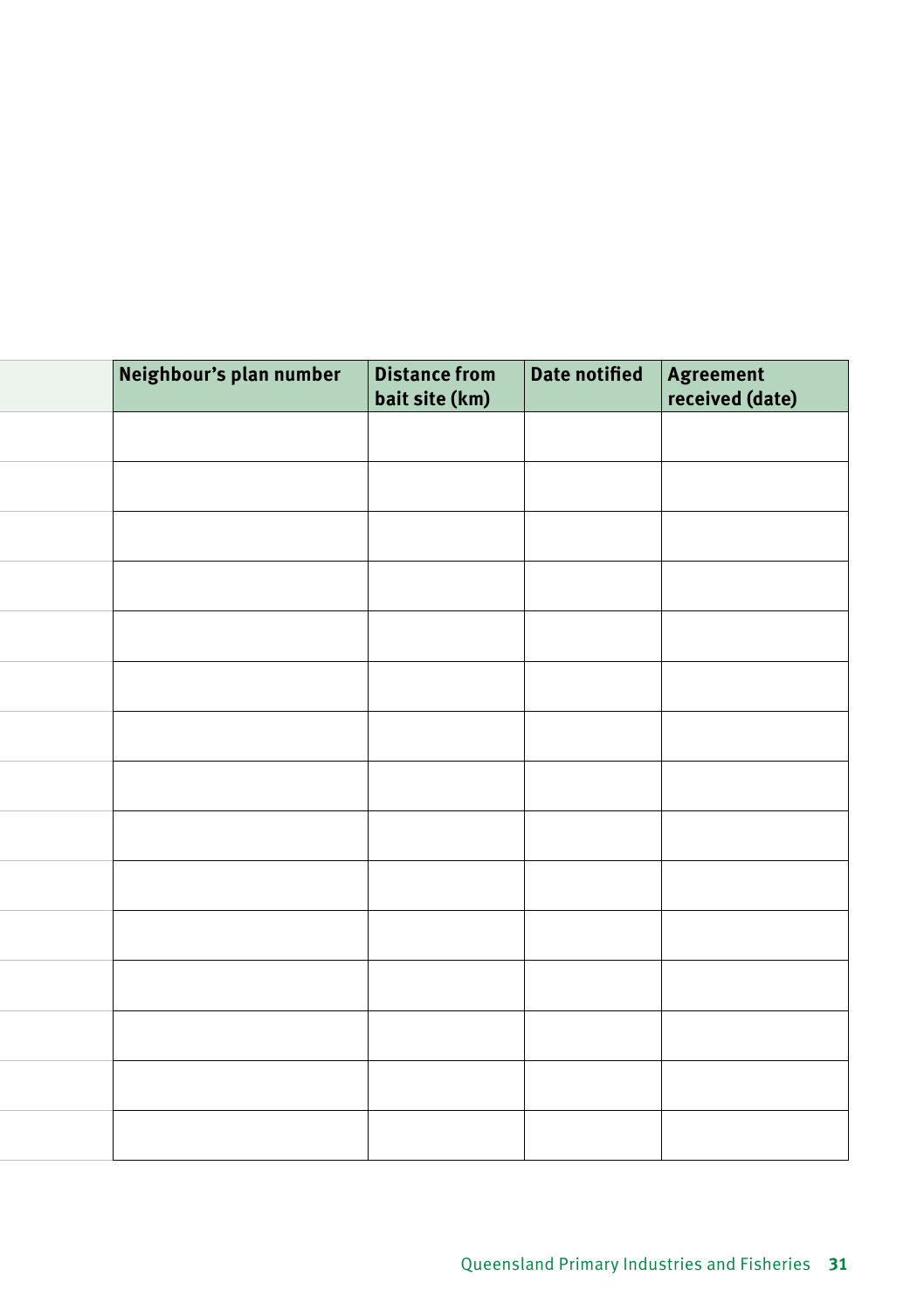

| Authority for agent to sign                                                                                                                                                                                                                                                  |                    |
|------------------------------------------------------------------------------------------------------------------------------------------------------------------------------------------------------------------------------------------------------------------------------|--------------------|
|                                                                                                                                                                                                                                                                              |                    |
| THIS DEED is made this _____ day of 20______ by                                                                                                                                                                                                                              | being the          |
| owner/occupier as defined by the Land Protection (Pest and Stock Route Management)                                                                                                                                                                                           |                    |
| Act 2002 of property know as                                                                                                                                                                                                                                                 | (name of property) |
| and described as                                                                                                                                                                                                                                                             | (lot on plan).     |
| I hereby authorise and appoint:                                                                                                                                                                                                                                              |                    |
| $\dot{=}$                                                                                                                                                                                                                                                                    |                    |
| $\ddot{\Omega}$                                                                                                                                                                                                                                                              |                    |
| $\ddot{ }$                                                                                                                                                                                                                                                                   |                    |
| 4.                                                                                                                                                                                                                                                                           |                    |
| necessary materials and services for the control of declared pest animals on the said property and<br>to be my agent(s) for the purpose of executing on my behalf any Agreement, for the supply of<br>agree to be fully bound by the terms and conditions of such Agreement. |                    |
| I acknowledge that any such Agreement will contain an indemnity more particularly set forth in the<br>Schedule hereto.                                                                                                                                                       |                    |
| THIS DEED shall remain in force until advised in writing to the contrary.                                                                                                                                                                                                    |                    |

# <span id="page-35-0"></span>**Appendix 6: Authority to sign**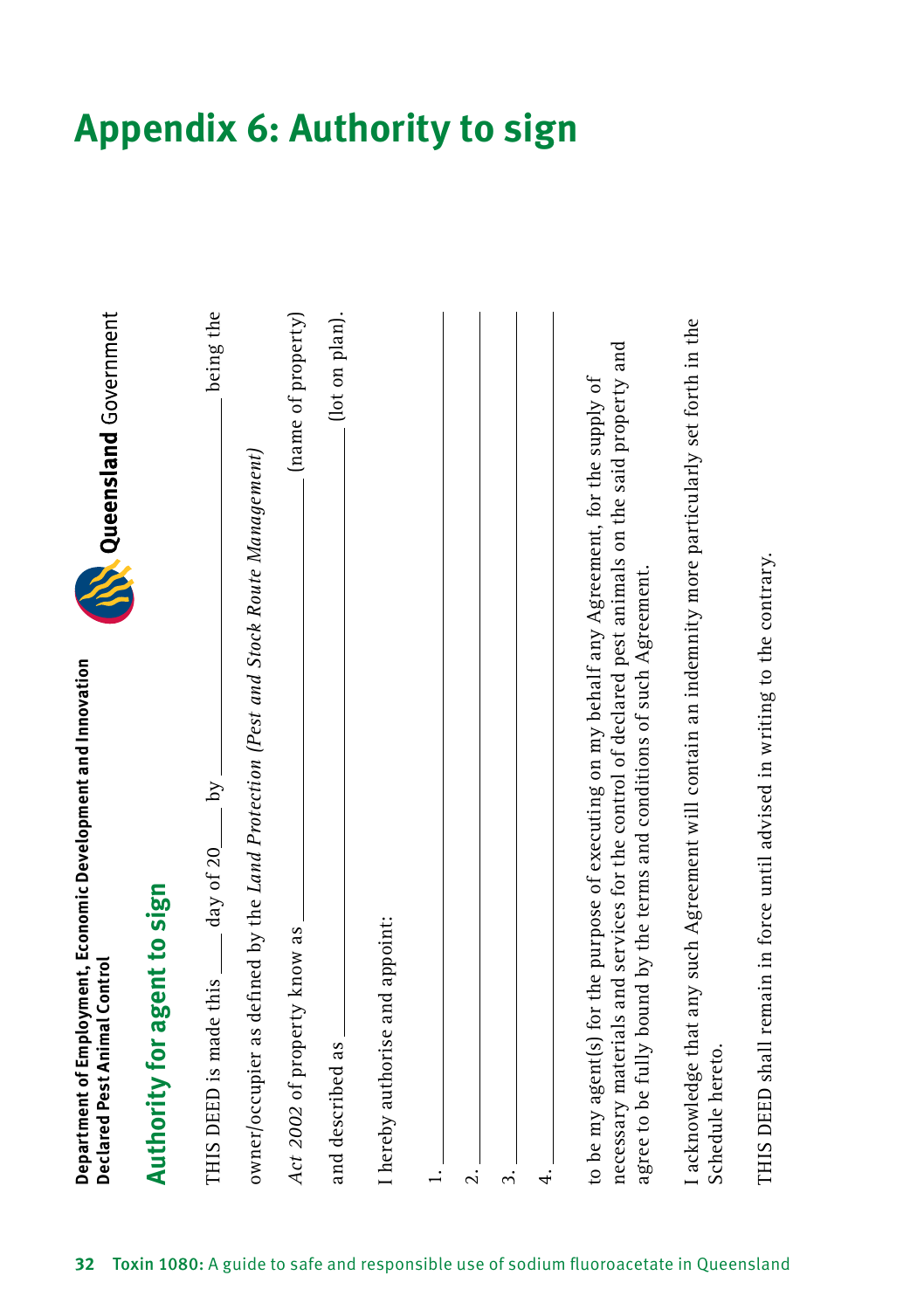# THE SCHEDULE HEREINBEFORE REFERRED TO THE SCHEDULE HEREINBEFORE REFERRED TO

The Owner agrees as follows: The Owner agrees as follows:

- 1. To lay poisoned baits at the risk of the Owner and in accordance with the Conditions. **AND** the 1. To lay poisoned baits at the risk of the Owner and in accordance with the Conditions. AND the and read the Conditions (here over) including the 1080 Safety Sheet. and read the Conditions (here over) including the 1080 Safety Sheet. Owner hereby acknowledges that he/she has received Owner hereby acknowledges that he/she has received
- brought against or made upon the Authority or which the Authority may incur, sustain, expend brought against or made upon the Authority or which the Authority may incur, sustain, expend or be put to by reason of the supply, impregnation or laying of poisoned baits and whether such or be put to by reason of the supply, impregnation or laying of poisoned baits and whether such Claims and Losses be occasioned by the act or default whether negligent or not on the part of Claims and Losses be occasioned by the act or default whether negligent or not on the part of the Owner or on the part of the Authority or otherwise AND the Owner HEREBY RELEASES the Owner or on the part of the Authority or otherwise **AND** the Owner **HEREBY RELEASES**  2. To indemnify and save harmless the Authority against all Claims and Losses which may be 2. To indemnify and save harmless the Authority against all Claims and Losses which may be AND DISCHARGES the Authority from any and all Claims and Losses which but for the **AND DISCHARGES** the Authority from any and all Claims and Losses which but for the provisions hereof might be brought against, or made upon the Authority by the Owner. provisions hereof might be brought against, or made upon the Authority by the Owner.

| SIGNED              |                                |
|---------------------|--------------------------------|
| $_{\rm By}$         | (print name of owner/occupier) |
|                     | (signature of owner/occupier)  |
| in the presence of: | (signature of witness)         |
| Date:               |                                |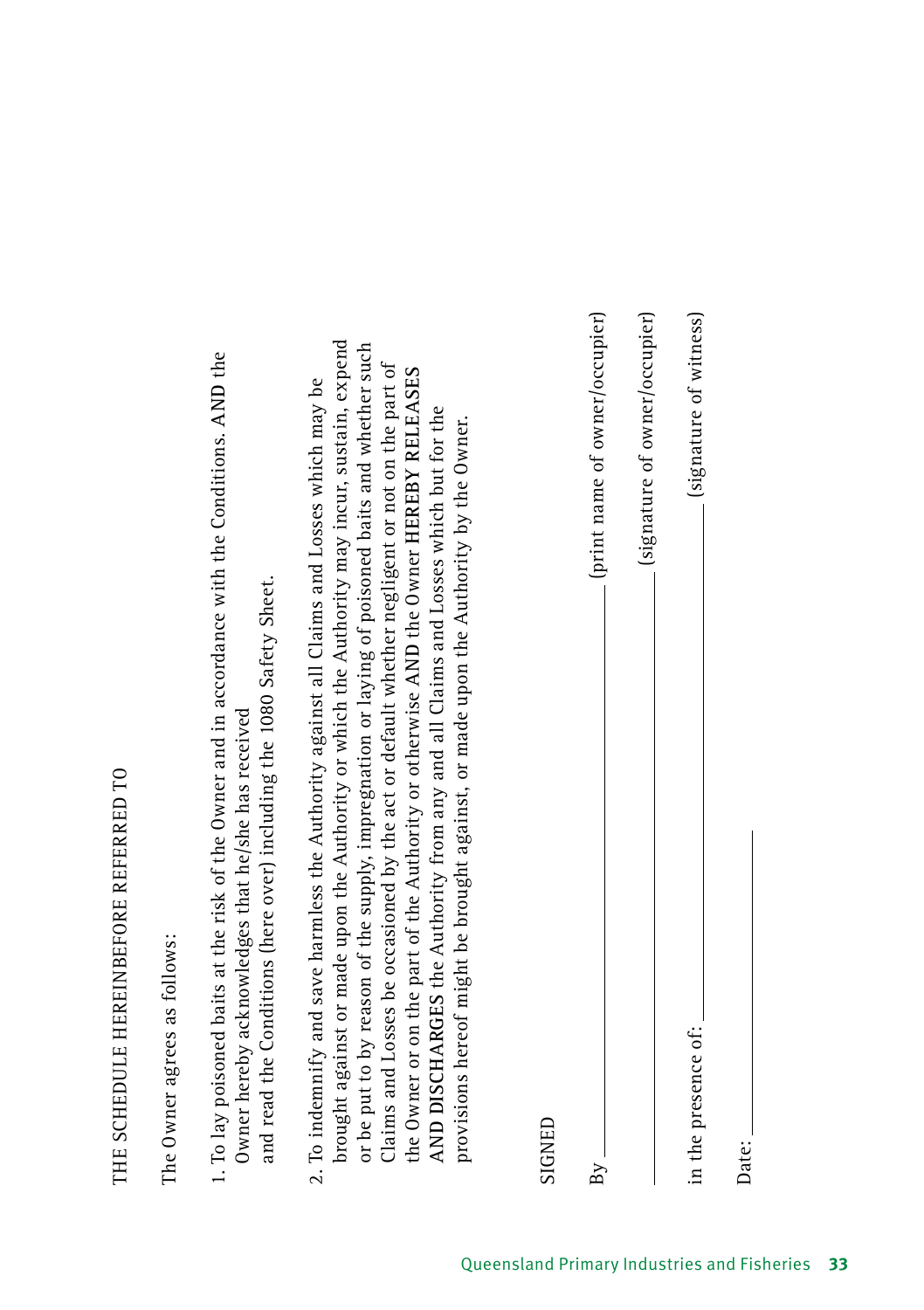# <span id="page-37-0"></span>**Glossary**

### **Agreement for the provision of baits for the control of declared pest animals**

This is the form supplied by the Authorised Person that must be signed before baits are provided. By signing the agreement, owners agree to comply with the requirements for use of the baits and indemnify the state or local government against any claims or losses.

The agreement must be signed before the Authorised Person provides the owner/approved agent with prepared baits. Failure to comply with any condition or instruction in the agreement may result in the withdrawal of future bait impregnation services.

### **Animals and plants**

Includes stock, domestic animals, crops, trees, shrubs and pastures.

### **Authorised Person** (for the purposes of this booklet)

An Authorised Person is a person authorised under Section 244 of the *Land Protection (Pest and Stock Route Management) Act 2002* and approved under the Health (Drugs and Poisons) Regulation 1996 to obtain, possess and use sodium fluoroacetate (1080) and strychnine.

An Authorised Person has undergone the necessary training, assessment and approval process. The majority of Authorised Persons in Queensland are land protection officers from the Department of Employment, Economic Development and Innovation, or local government officers from a local council.

### **Authority**

Means the State of Queensland including the Department of Employment, Economic Development and Innovation and its servants and agents, and any local government of Queensland and its servants and agents.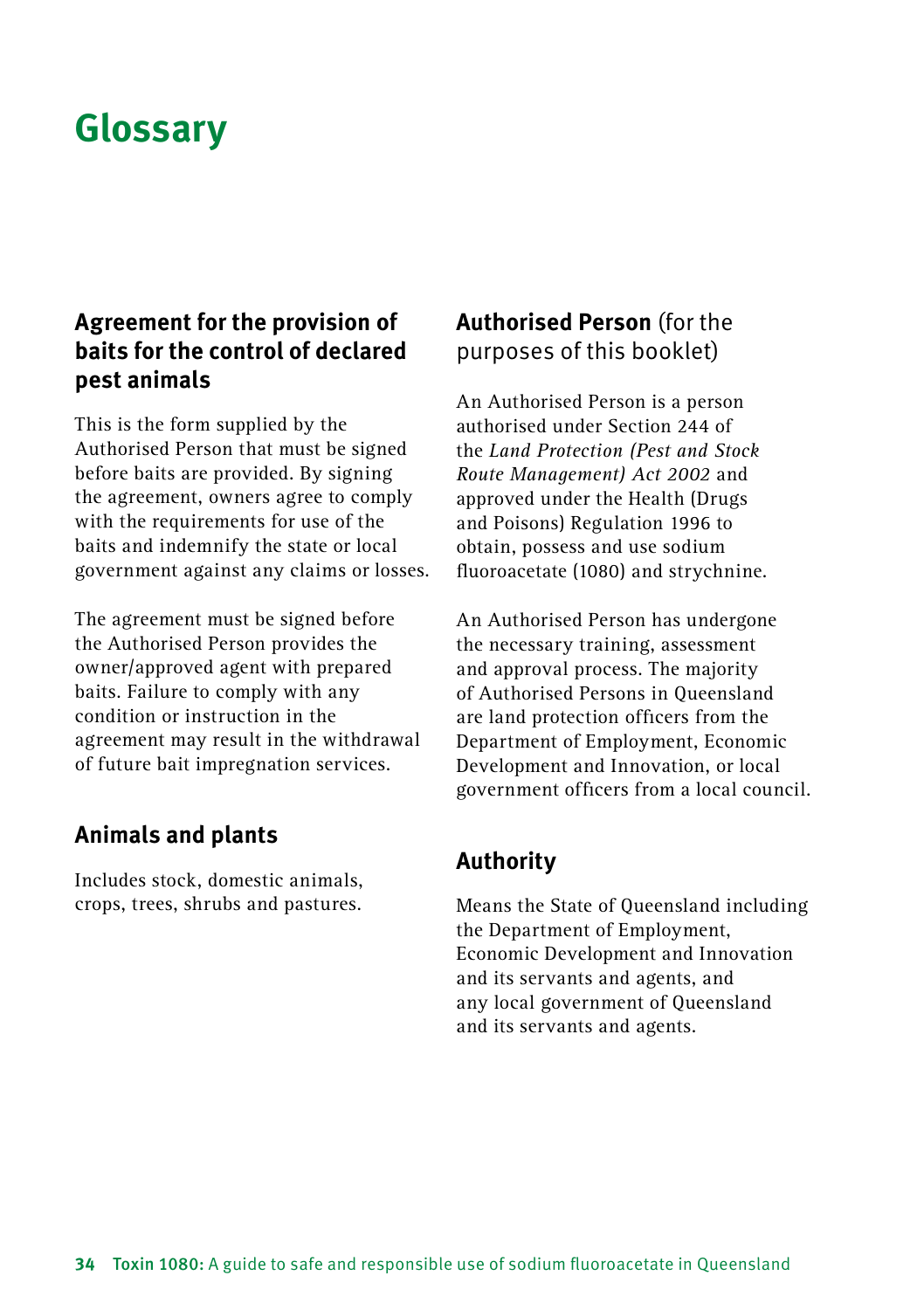### **Closely settled areas**

A closely settled area is defined as 'an area where there are 20 or more inhabited dwellings, schools or public facilities that are occupied within a 2 km radius of the baiting site'.

### **Conditions and additional conditions**

This means the conditions specified in writing in the agreement and any additional conditions prescribed by the Authorised Person. In the case of manufactured baits, the conditions and terms (if any) are printed thereon and in this booklet, and include any additional conditions specified by the Authorised Person.

### **Declared pest animal**

Defined in Schedule 3 Dictionary of the *Land Protection (Pest and Stock Route Management) Act 2002* and includes dingoes, wild dogs, foxes, feral pigs, feral cats and rabbits.

### **Land**

Authority means the land as described in the agreement for the provision of baits for the control of declared pest animals.

### **Owner**

Owner is defined as a registered owner of the land and includes the owner's authorised representative or agent, including a land occupier, lessee or user.